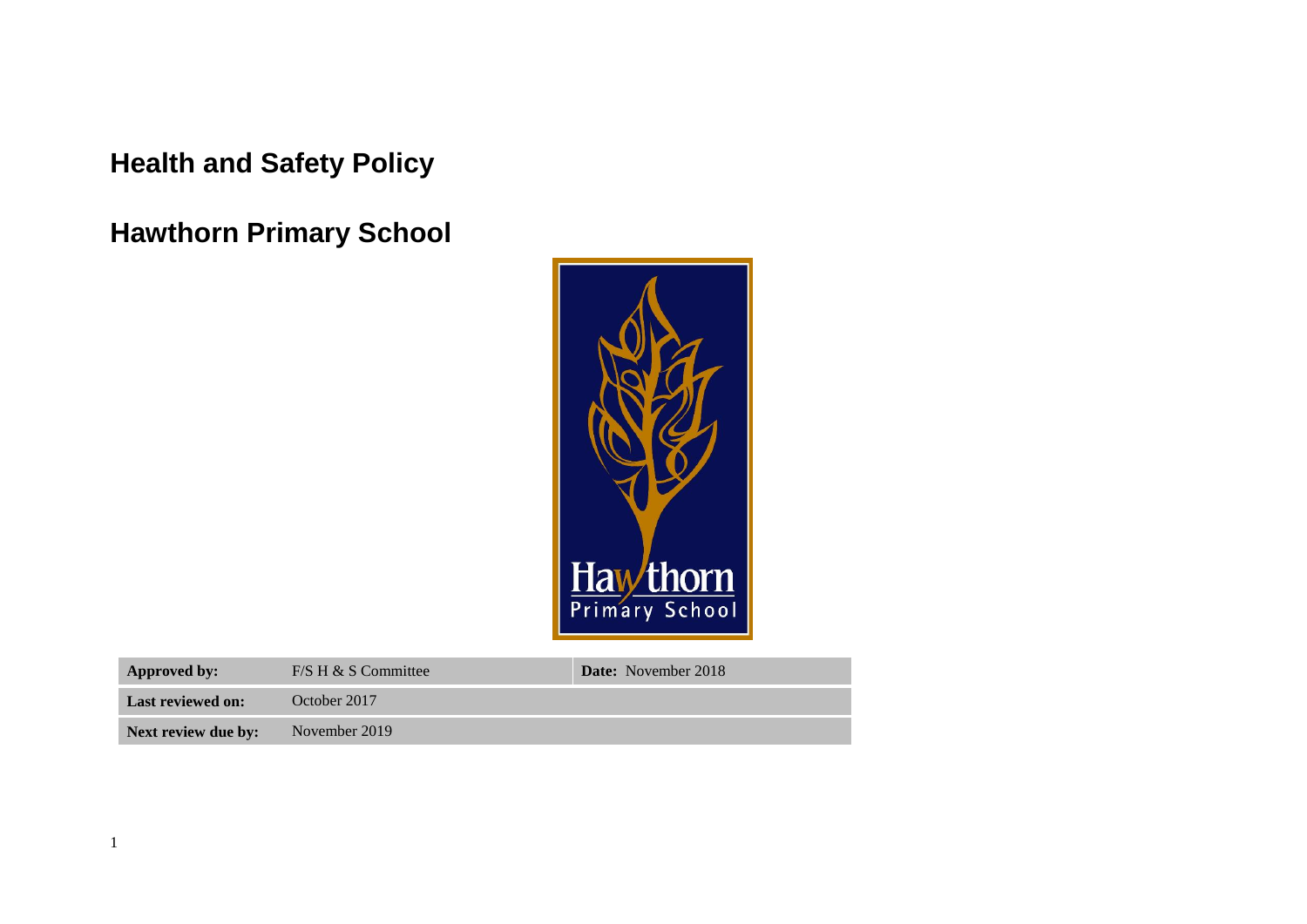## **1 Purpose**

The purpose of this policy is to set out the principles and arrangements for determining the pay of all teaching and support staff at the school. It has been developed to comply with current legislation and the requirements of the School Teachers' Pay and Conditions Document (STPCD). This policy applies to the period 1 September 2015 to 31 August 2016.

## **2 Legal Considerations**

- The statutory regulations governing teachers' pay are set out in the School Teachers' Pay and Conditions Document. Any payments not provided for within the document are unlawful.
- Community, voluntary controlled, community special and maintained nursery schools are required by law to follow the pay and conditions for support staff set by the local authority. Voluntary aided and foundation/foundation special schools may set their own terms and conditions for support staff, although generally adopt those set by the local authority.
- All governing bodies must consider equalities and equal pay legislation when determining pay ranges and salaries. The local authority has overall responsibility for compliance by community and voluntary controlled schools. In voluntary aided and foundation schools this rests with the governing body.
- Members of the Teachers' Pension Scheme may have their pension benefits restricted when retirement benefits are calculated if a significant increase in pay has taken place during the period that the average salary calculation considers, unless the governing body makes an additional financial contribution. Details of the relevant statutory regulations are available from Teachers' Pensions.
- It is a legal requirement that the governing body has a procedure for dealing with complaints from employees about individual pay decisions that complies with ACAS guidance.

## **3 Roles and Responsibilities**

 **Governing body:** The governing body has determined that that the process for making decisions on the pay of staff shall be delegated to a Staffing and Finance Committee. There shall be a quorum of three, non-employee governors who will carry out determinations of pay. The committee shall decide the pay of all staff in the school by the effective application of the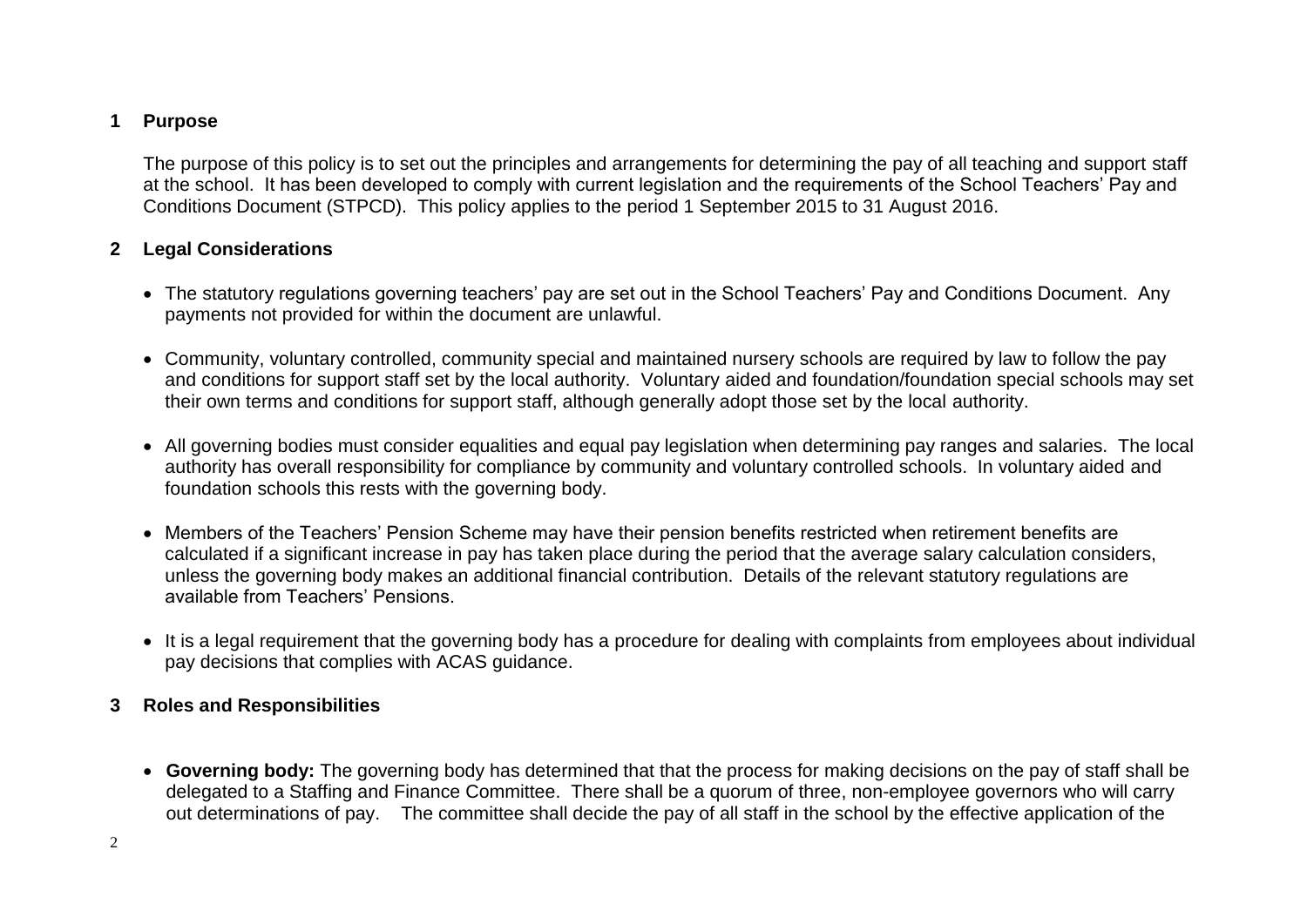policy in all circumstances, including upon appointment, when the staffing structure changes and in conducting the annual salary review for teachers. For the head teacher's salary review, the 2 or 3 governors appointed to undertake the head's appraisal will make a recommendation to the School's Pay Review Committee about performance pay, where the head is eligible, following advice from the School Improvement Partner (SIP)/External Adviser.

- **Head Teacher:** The head teacher shall be an adviser to the Staffing and Finance Committee but shall withdraw from any discussion in relation to his or her own pay.
- **Appraisers:** the Head Teacher is responsible for the appraisal of all teaching staff and the recommendation regarding performance pay decisions or otherwise as reflected in the appraisal policy of the school. However, the Head Teacher may delegate responsibility for the appraisal of teaching staff but shall remain responsible for any recommendation for pay progression.
- **Employee representatives:** Where an employee appeals against an individual pay decision, they can be accompanied to the hearing by a fellow worker or trade union representative. The recognised trade unions in Newcastle are ASCL, ATL, NAHT, NASUWT and NUT for teaching staff and GMB, Unison and ATL for support staff. All trade union officials, regardless of whether the union is recognised, may represent their members individually.
- **Local Authority (LA):** Community and voluntary controlled schools have a statutory duty to consult with the LA about its recommended pay and grading for support staff before this is agreed. Voluntary aided schools should seek advice from the LA to ensure that equal pay is considered.
- **Employee Services:** Where the school has a Service Level Agreement with Employee Services, the statutory notification of pay decisions to teachers will be carried out on behalf of the school as part of this agreement.

## **4 Policy Statement**

The governing body will operate a pay policy that:

• reflects the aims, objectives and priorities of the school improvement plan by creating and supporting an appropriate pay and staffing structure;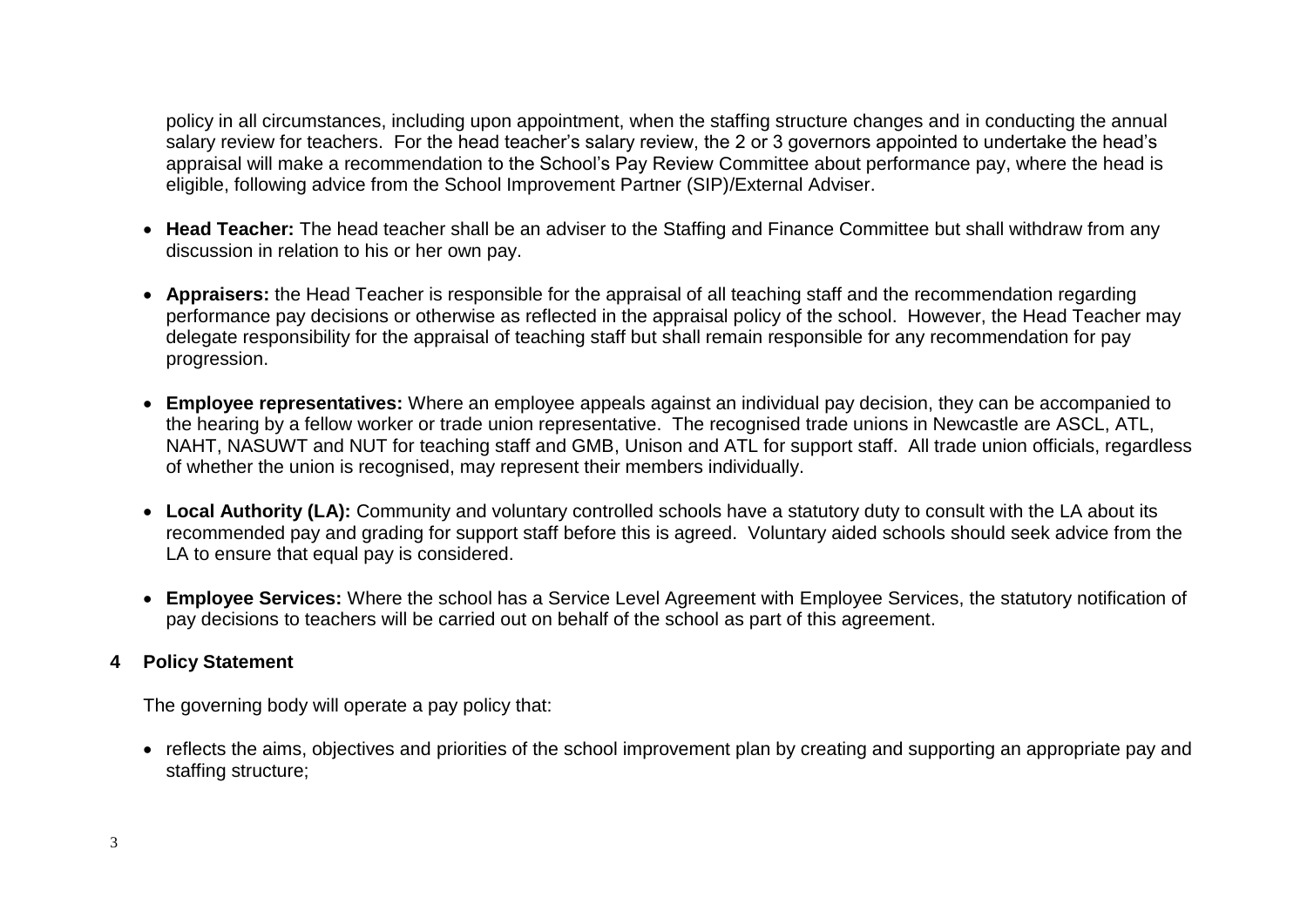- is consistent with statutory requirements and collective agreements relating to the pay and conditions of service for teaching and support staff;
- aims to recruit, retain, motivate and reward staff for their work and contribution to school life within budgetary constraints and the agreed staffing structure of the school;
- is developed in consultation with staff and recognised trade union representatives and is accessible to all;
- is consistent, including where discretionary powers are exercised, with the principles of public life objectivity, openness and accountability;
- establishes an appropriate mechanism for considering grievances in relation to individuals' pay;
- achieves compliance with the Employment Relations Act 1999, Employment Rights Act 1996, Equality Act 2010, Part-Time Workers (Prevention of Less Favourable Treatment) Regulations 2000, the Fixed Term Employees (Prevention of Less Favourable Treatment) Regulations 2002 and the Agency Workers Regulations 2010.

## **5 Relationship with School Staffing Structure**

- The staffing structure of the school, as agreed by the governing body following consultation with staff and recognised trade union representatives, is set out in Annex A of this policy. This details the pay and grading of each teaching and support staff post in the structure.
- In the event of future developments leading to adjustments being made to the structure (Annex A), further consultation will be undertaken with staff and trade union representatives.
- $\bullet$

## **6 Salary Reviews**

 Every teacher's salary will be reviewed with effect from **1 September** each year. This will be completed no later than **31 October** (the latest date in the statutory pay guidance), except in the case of the head teacher where the review will be complete by **31 December** (the latest date in the statutory pay guidance).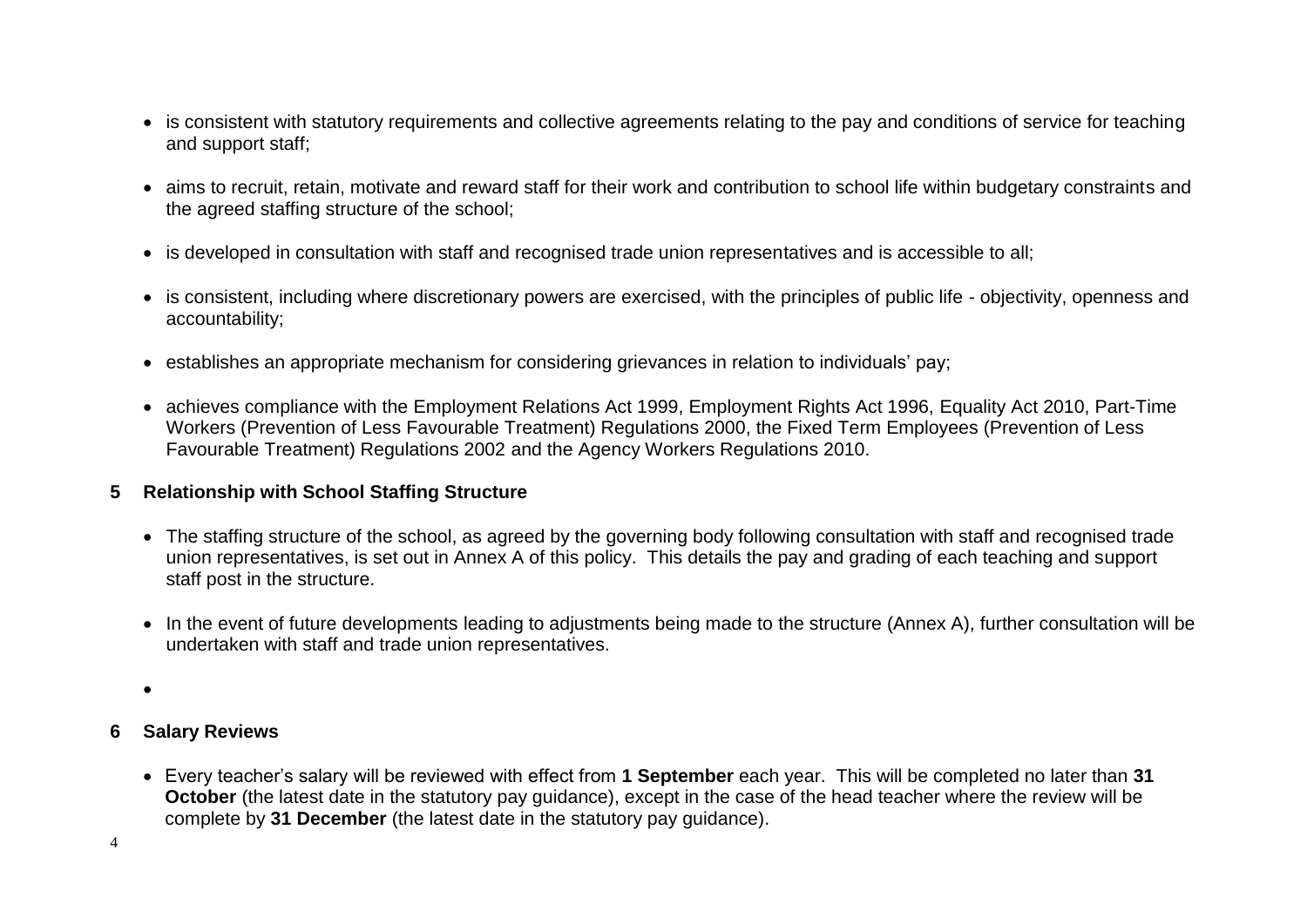- Reviews may take place at other times of the year to reflect any changes in circumstances or responsibilities that lead to a change in the basis for calculating an individual's pay.
- A written pay statement will be provided after any review and include the salary and any additional allowances/payments and/or any safeguarding arrangements that apply.
- Teachers may appeal against their salary review by using the procedure set out in 'Appeals by Teachers against Individual Pay Decisions' below.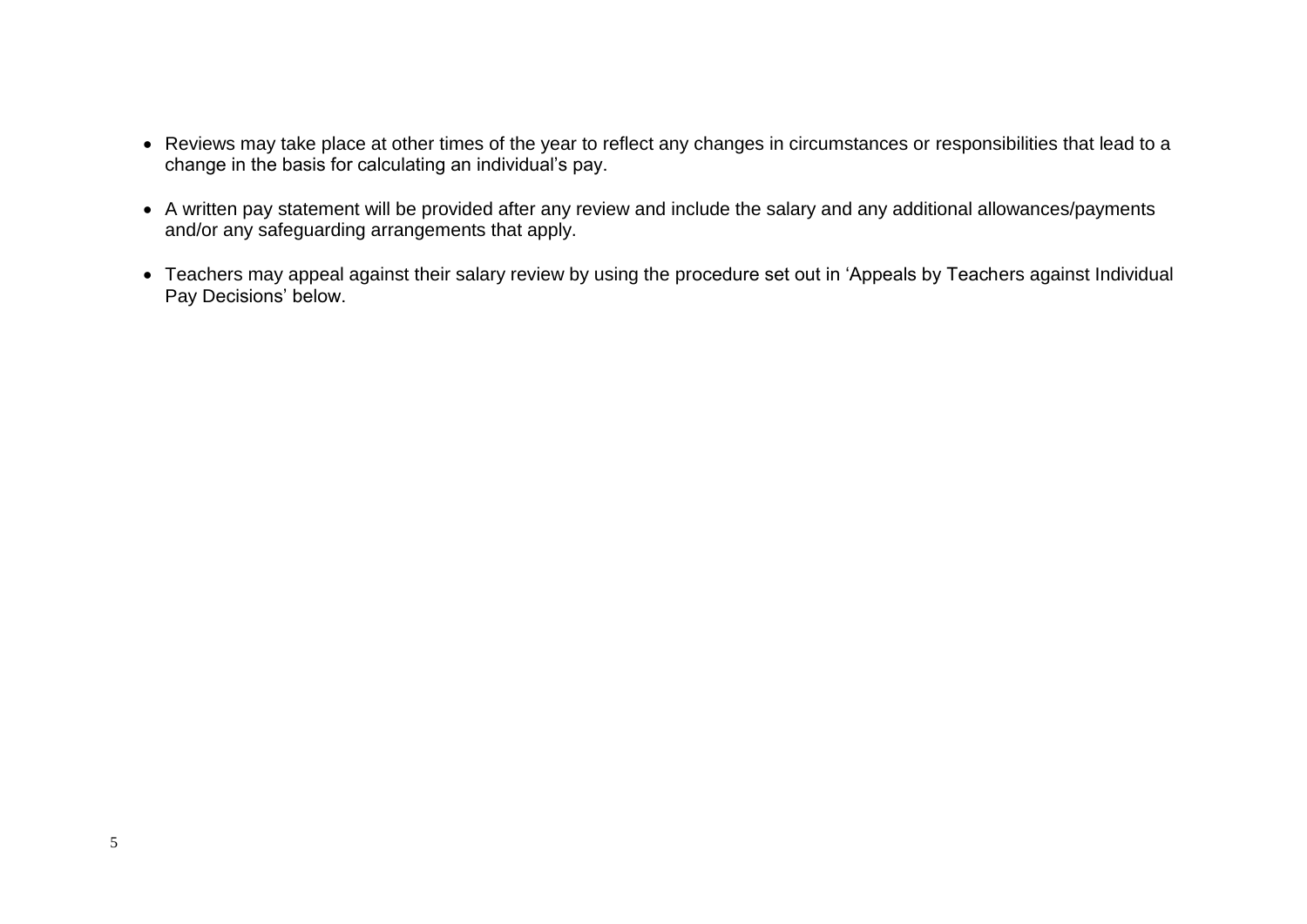## **7 Pay Ranges for the Leadership Group**

- Pay ranges for the Head Teacher, Deputy Head teacher and/or Assistant Head teacher(s) will be set within the range and interim reference points at Annex B
- Ranges for Head teacher will comprise of 7 consecutive points
- Ranges for Deputy/Assistant Head teachers will comprise of 5 consecutive points
- The governing body will determine the pay range to be advertised and the starting salary of the selected candidate in accordance with the 3 Stage Process (see Annex D for detailed guidance) recommended by the Department for Education (DfE) and the provisions of the STPCD
- The pay range for the head teacher will not exceed the maximum of the head teacher group but the Governing Body reserves the right to review this in accordance with paragraph 9.3 should circumstances require it to do so.
- The pay committee may consider using its discretion, in wholly exceptional circumstances, to exceed the 25% limit as per paragraph 9.3 STPCD. However, before agreeing to do so, it will seek the agreement of the whole governing body which in turn must seek external independent advice before providing such agreement.
- The pay range for the Deputy/Assistant Head Teacher will only overlap the Head Teacher pay range in exceptional circumstances and will not exceed the maximum of the head teacher group for the school.
- The Committee will record its reasons for determining the relevant range.

## **Determination of Discretionary Payment to Head Teacher**

 If the head teacher takes on temporary accountability for one or more additional schools or any other temporary responsibilities or duties, the pay committee will consider awarding a temporary payment under paragraph 10 and will ensure that any payments made under the provision do not exceed the maximum salary payable ie more than 25% of the head teacher's annual salary.

## **8 Leadership Group – Performance Related Pay Progression**

The relevant body will determine annually whether the salary of the leadership group members will increase and if so to what point within the relevant pay range it will increase to.

the decision will be based upon the individual's performance which is assessed through the appraisal process; it will take account of the recommendation on pay contained in the appraisal report and award progression where there has been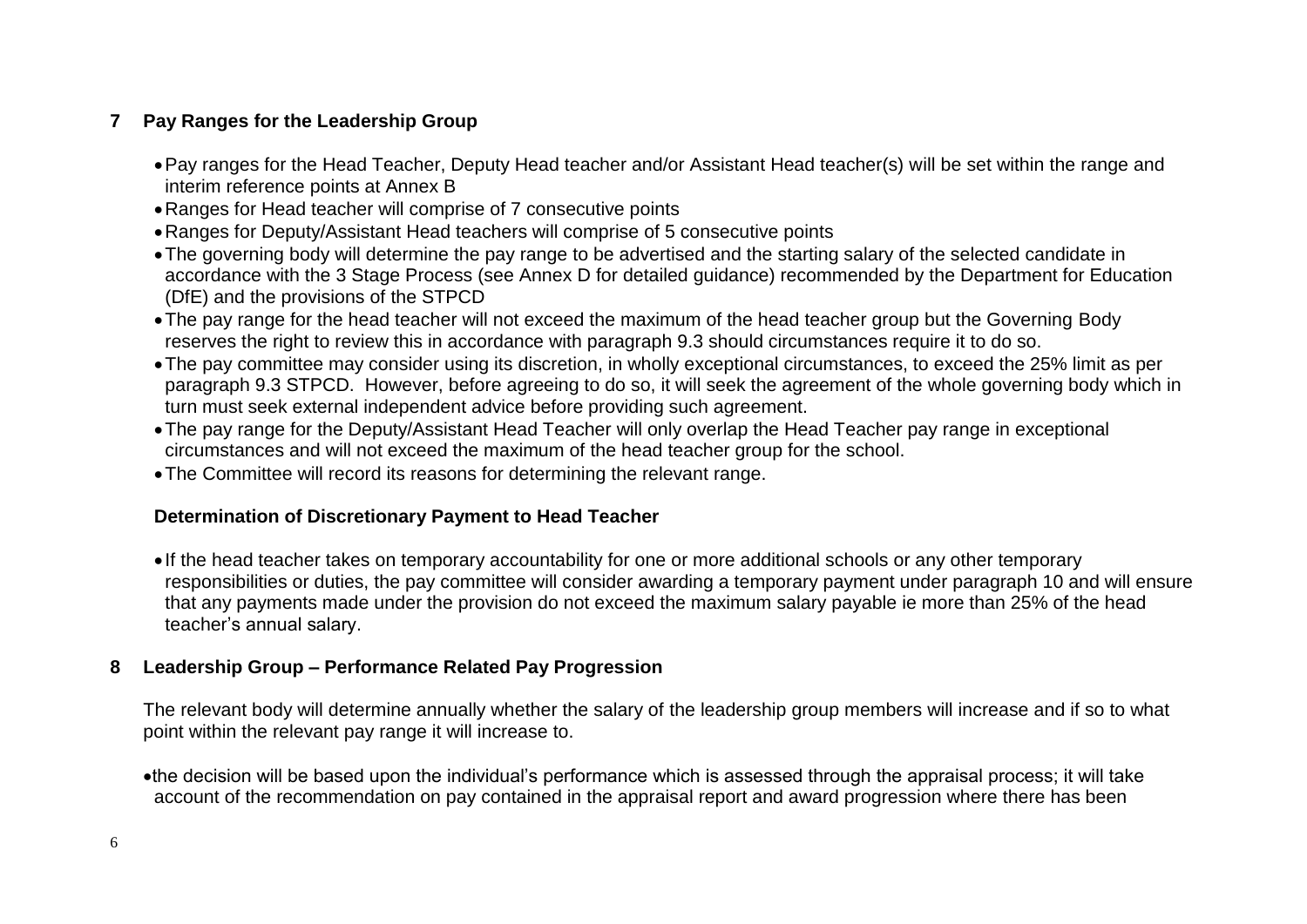sustained high quality performance.

if under earlier provisions, the pay range is set at a level which exceeds the highest salary payable under the 2015 STPCD, the relevant body must continue to pay any salary determined by reference to that pay range until such time as it reassesses the range for the post under the revised provisions

## **9 Leading Practitioners**

The school does not have provision for any Lead Practitioner posts on its structure but reserves the right to revisit this as and when required.

#### **10 Classroom Teachers**

#### **Pay on Appointment**

The Committee will determine the starting salary of a vacant classroom teacher post on the relevant range, having regard to:

- the requirements of the post;
- any specialist knowledge required for the post;
- the experience required to undertake the specific duties of the post;
- the wider school context.

The Committee will, if necessary, use its discretion to award a recruitment incentive benefit to secure the candidate of its choice.

Newly Qualified Teachers in their first year will normally be paid on the minimum of the Main Pay Range.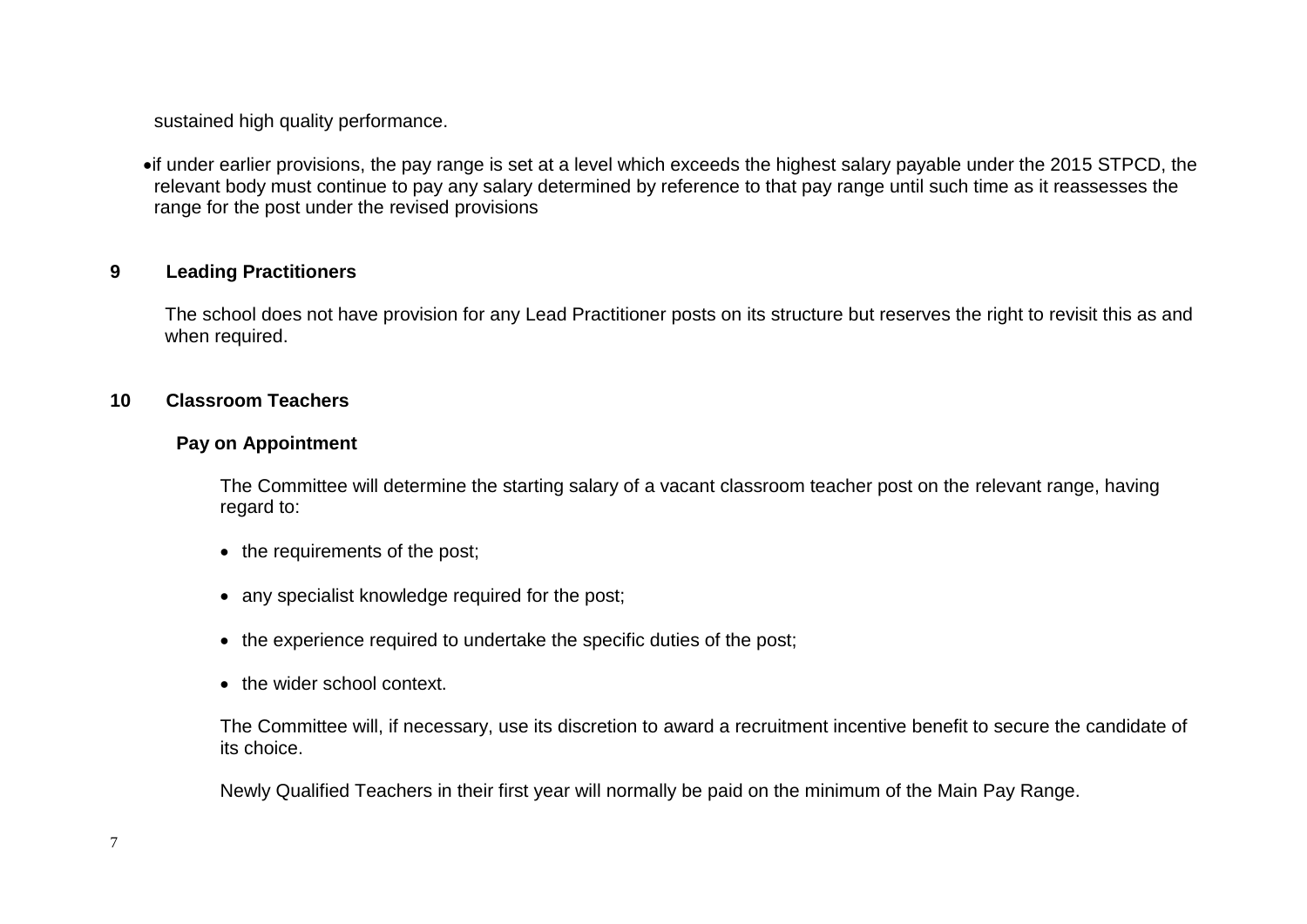## **Pay Portability**

The School is committed to the principle of pay portability and will apply this principle in practice when making appointments and match the classroom teacher's existing salary.

## **Pay Ranges**

The Committee has determined the reference points within the **main, upper and unqualified pay ranges** as contained in Annex C

#### **Performance Related Pay Progression**

Decisions regarding annual pay progression within the relevant range will be made with reference to teachers' appraisal review and associated pay recommendation from the Head Teacher.

In the case of Newly Qualified Teachers, whose appraisal arrangements are different, pay decisions will be made by means of the statutory induction process.

The Governing Body expects all teachers to perform at their highest possible level and to continue to improve their professional practice year on year. Appraisal objectives will be progressive and developmental, thereby ensuring that good performance is rewarded and that good teachers have the opportunity over time to progress to the maximum of the range.

Decisions on performance related pay progression will be based on an assessment of the overall performance of the teacher determined through the appraisal process.

A teacher should be considered for annual performance pay progression following a successful management/appraisal review

Reviews will be deemed successful unless significant concerns about standards of performance have been raised in writing with the teacher during the annual performance management cycle and have not been sufficiently addressed through support provided by the school by the conclusion of that process.

.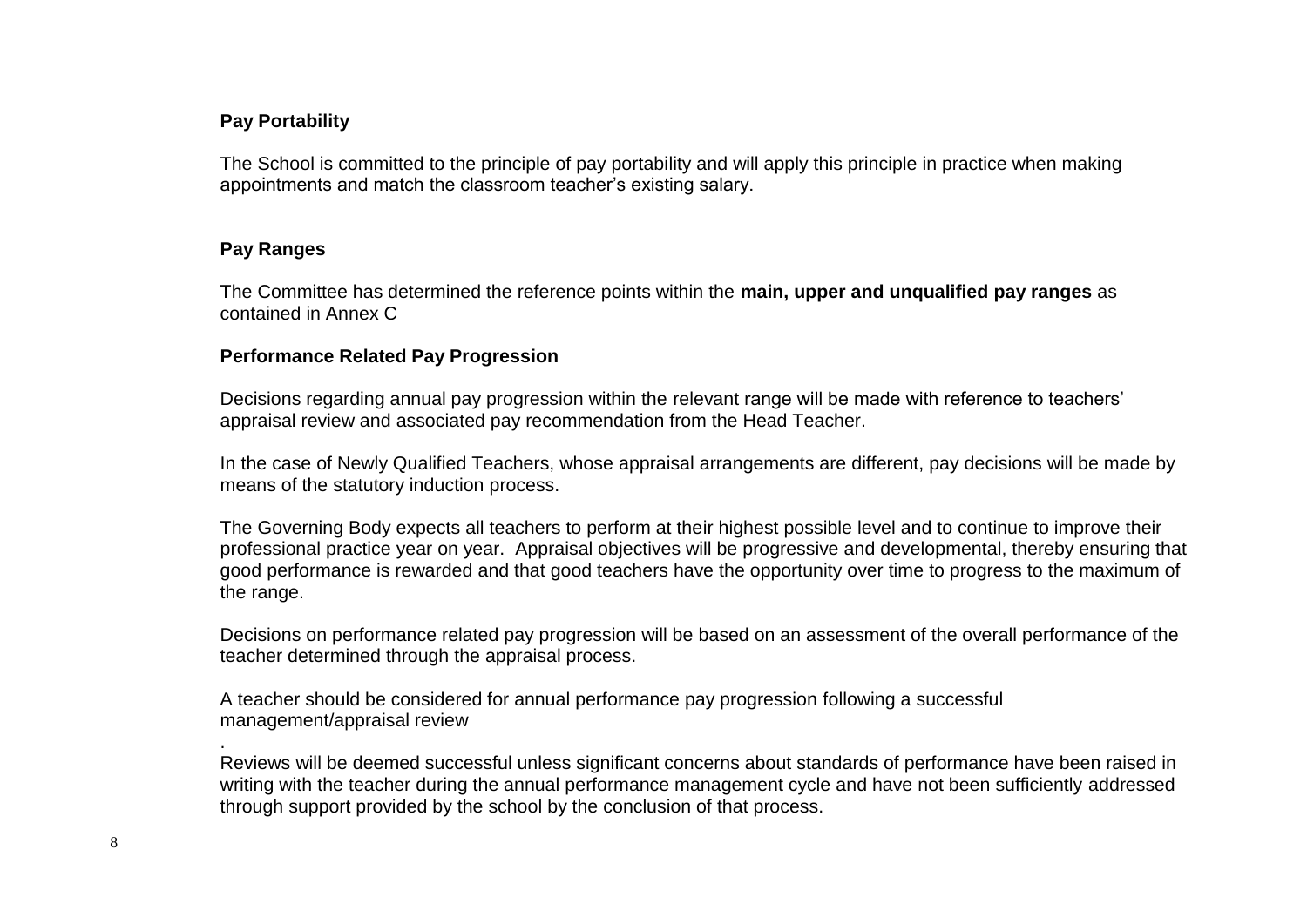The evidence which must be considered in assessing performance will include for example such as:

- pupil progress data;
- quality of teaching against the Teaching Standards, including observed practice;
- self-assessment;
- professional dialogue;
- received feedback;
- appraisal review statements;
- CPD records.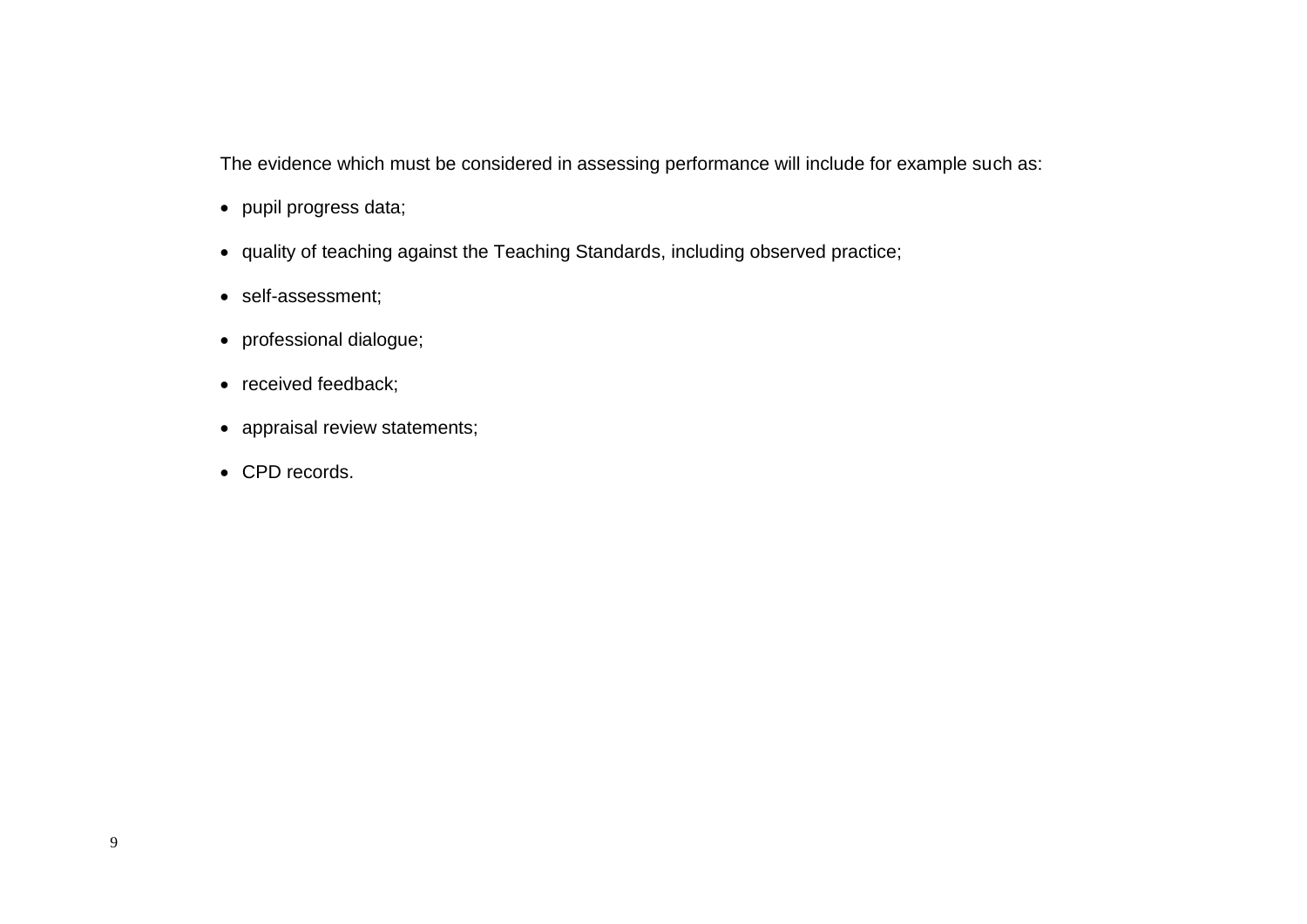Decisions must be evidence based and as a teacher moves up the main or unqualified pay range, this evidence should show:

- an increasing positive impact on pupil progress
- an increasing impact on wider outcomes for pupils
- improvements in specific elements of practice identified to the teacher, eg behaviour management or lesson planning
- an increasing contribution to the work of the school within the context of their role within school

The committee must be advised by the head teacher in making all pay progression decisions. Progression will be as follows:

#### **Example**

Satisfactory/Consistently good progress = standard pay progression; move 1 reference point. Outstanding/exceptional progress = enhanced pay progression; move 2 reference points

A decision not to award may be made without recourse to capability procedures.

## **11 Upper Pay Range Applications**

#### **Applications to be Paid on the Upper Pay Range**

Any qualified teacher can apply to be paid on the Upper Pay Range once per year. If a teacher is simultaneously employed at another school(s), they may submit separate applications to each school. This school will not be bound by any pay decision made by another school regarding progression to the upper pay range.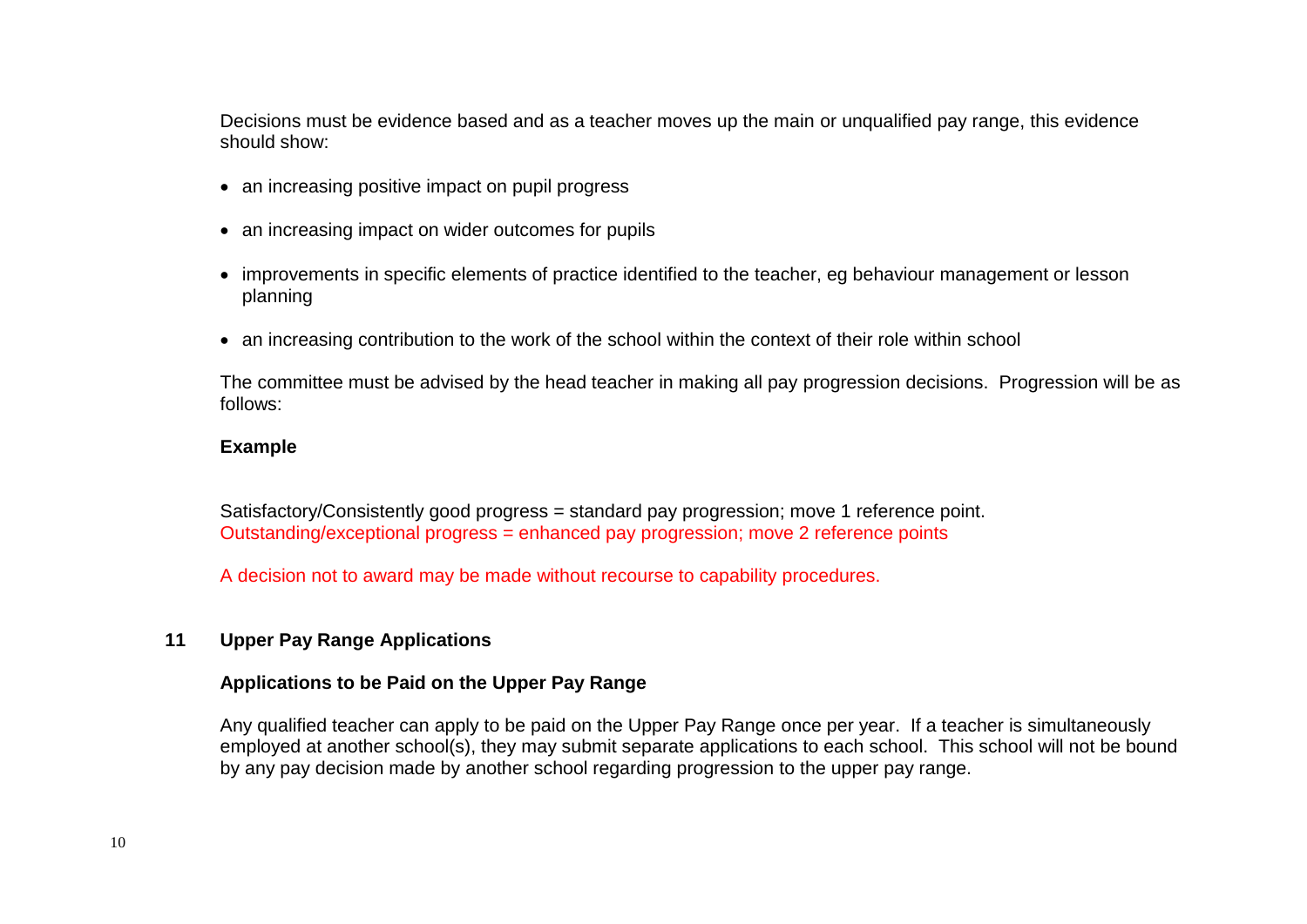All applications should include the results of the two most recent appraisals, including any recommendation on pay. Where such information is not applicable or available, eg those returning from maternity or sickness absence, a written statement and summary of evidence designed to demonstrate that the applicant has met the assessment criteria must be submitted by the applicant.

In order for the assessment to be robust and transparent, it will be an evidence-based process only. A portfolio of evidence is **not** required however, teachers may provide additional information to support their application if they choose to do so.

#### **Process:**

One application may be submitted annually. The closing date for applications will be *31st August* each year; however, exceptions will be made in particular circumstances, eg those teachers who are on maternity leave or who are currently on sick leave. The process for applications is:

- Submit the written application and any reference to supporting evidence to the head teacher by *31st August*
- The head teacher will assess the application, which will include a recommendation to the Committee:
- The Committee will make the final decision, advised by the head teacher:
- Teachers will receive written notification of the outcome of their application.
- Where the application is unsuccessful, feedback will be provided
- Successful applicants will move to the minimum of the UPR backdated to 1 September.
- Unsuccessful applicants can appeal the decision in accordance with the appeal provisions contained in this pay policy.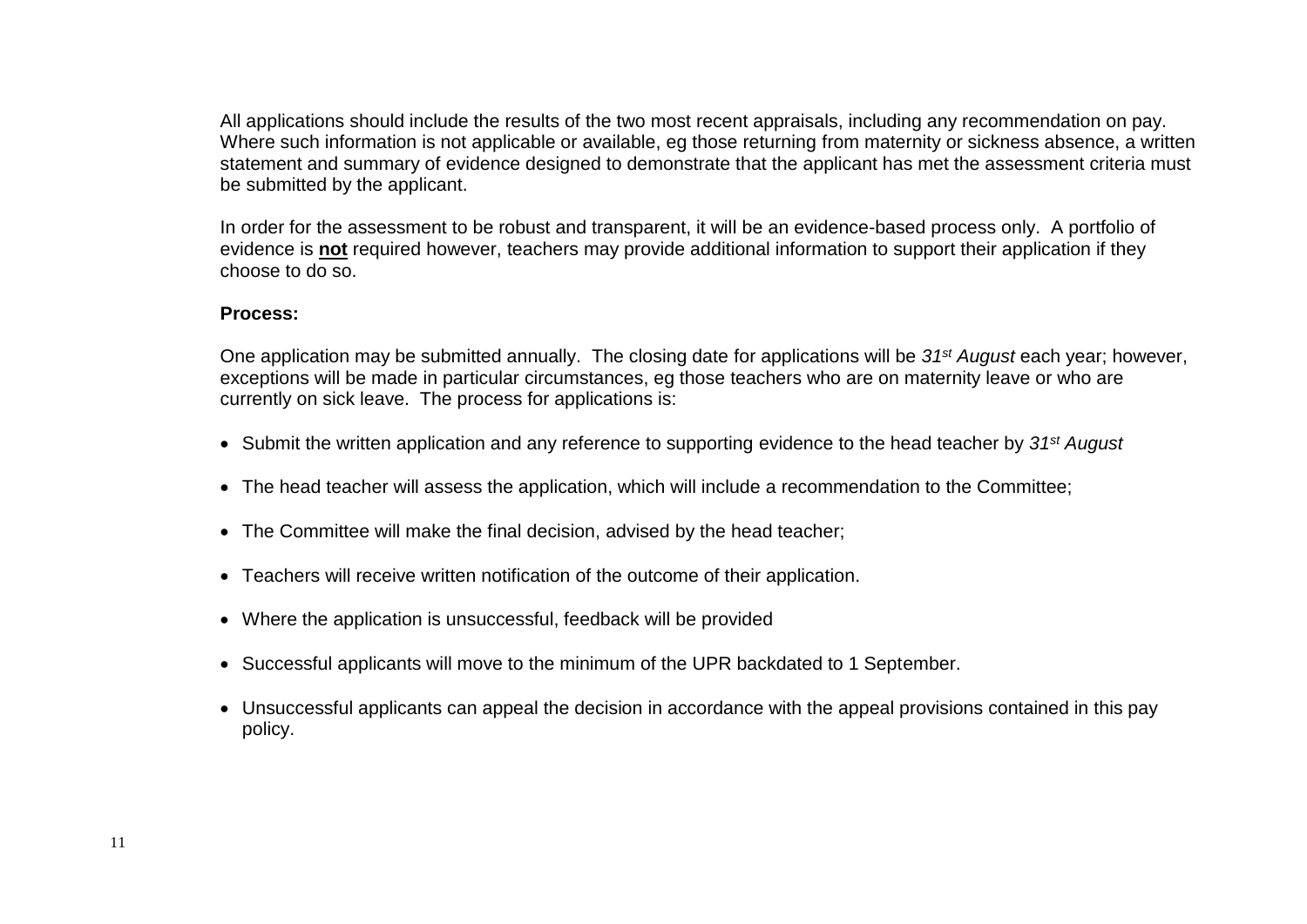#### **Assessment:**

The teacher will be required to meet the criteria set out in the STPCD, namely that:

• the teacher is highly competent in all elements of the relevant standards;

#### **and**

- the teacher's achievements and contribution to the school/educational setting are substantial and sustained.
- In this school setting, this means:

"highly competent": the teacher's performance is assessed as having excellent depth and breadth of knowledge, skill and understanding of the Teachers' Standards in the particular role they are fulfilling and the context in which they are working and their teaching practice is assessed as consistently good.

"substantial": the teacher's achievements and contribution to the school are significant, not just in raising standards of teaching and learning in their own classroom, or with their own groups of children, but also in making a significant wider contribution to school improvement, which impacts on pupil progress and the effectiveness of staff and colleagues.

"sustained": the teacher must have had at least two consecutive successful appraisal reports and have made good progress towards their objectives during this period (see exceptions, e.g. maternity/sick leave, in the introduction to this section). They will have been expected to have shown that their teaching expertise has grown over the relevant period and is consistently good to outstanding.

#### **Performance Related Pay Progression**

Pay progression on the Upper Pay Range will be clearly attributable to the performance of the individual teacher and will be based upon the outcome of their appraisals. The Committee will be able to objectively justify its decisions based on:-

 evidence that the teacher has maintained the criteria set out in STPCD, namely that the teacher is *highly competent* in all elements of the relevant standards; and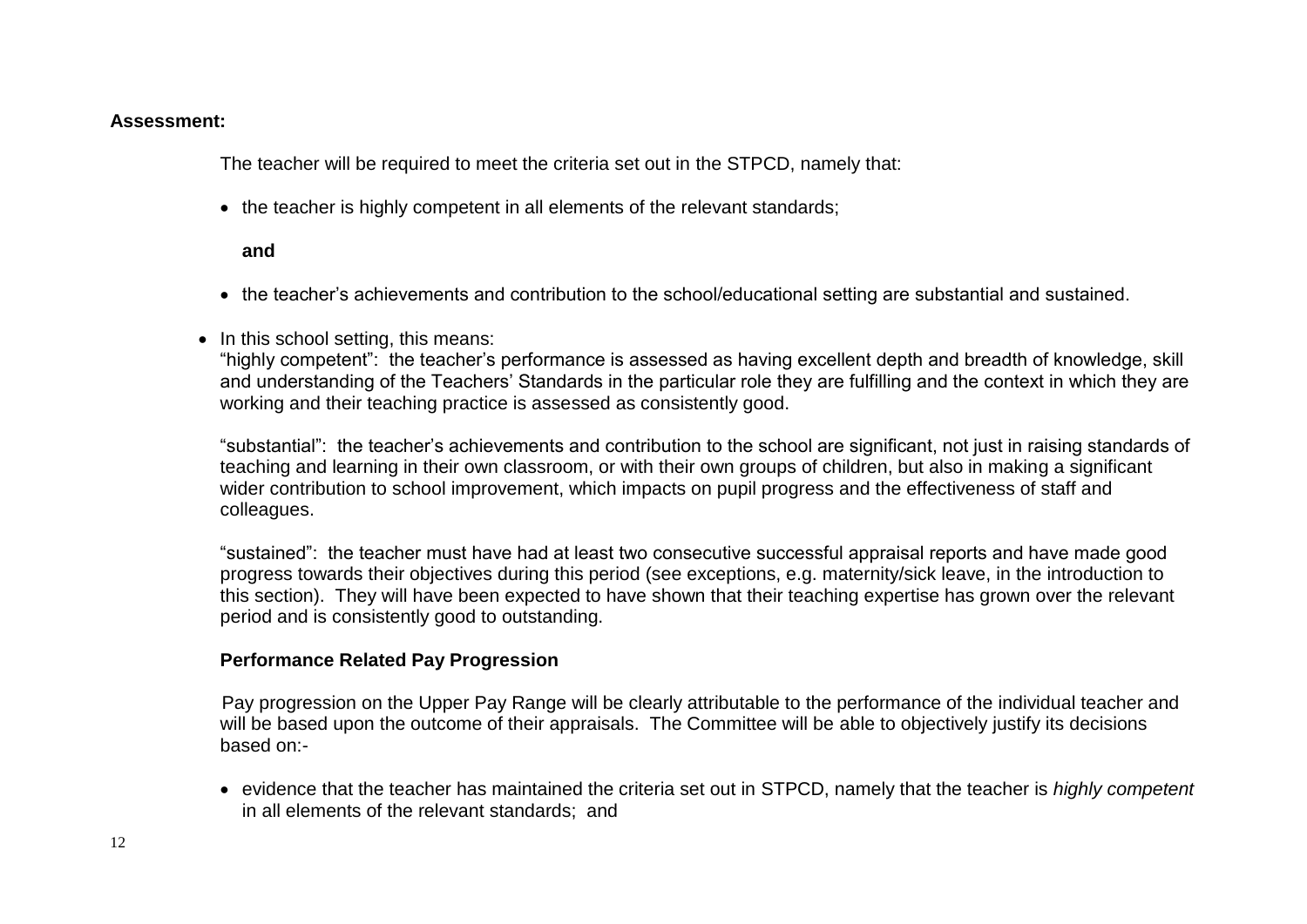that the teacher's achievements and contribution to the school are *substantial* and *sustained*.

*The definition of these criteria are set out in the section of this policy entitled, "Applications to be paid on the Upper Pay Range".7*

A teacher will remain on a reference point in the Upper Range for two years. Where evidence shows the teacher has met the criteria for progression the teacher will move to the next reference point within the range subject to reaching maximum of the Upper Pay Range.

The Committee will be advised by the head teacher in making all such decisions.

#### **12 Pay Awards**

**September 2017** – the uplift as recommended by the School Teacher's Review Body and accepted by the Secretary of State will be applied

#### **13 Acting Allowances – Paragraph 23**

Acting allowances are payable to teachers who are assigned and carry out the duties of head, deputy head or assistant head. The Committee will, within a four week period of the commencement of acting duties, determine whether or not the acting post holder will be paid an allowance. In the event of a planned and prolonged absence, an acting allowance will be agreed in advance and paid from the first day of absence.

Any teacher who carries out the duties of head, deputy head, or assistant head, will be paid an allowance such that total remuneration will not be lower than the minimum of the relevant range. Payment will made from such day on or after the commencement of the duties.

#### **14 Teaching & Learning Responsibility Payments – Paragraph 20 –amended payments**

- TLR1 ranges from £7699 to £13027 per annum
- TLR2 ranges from £2667 to £6515 per annum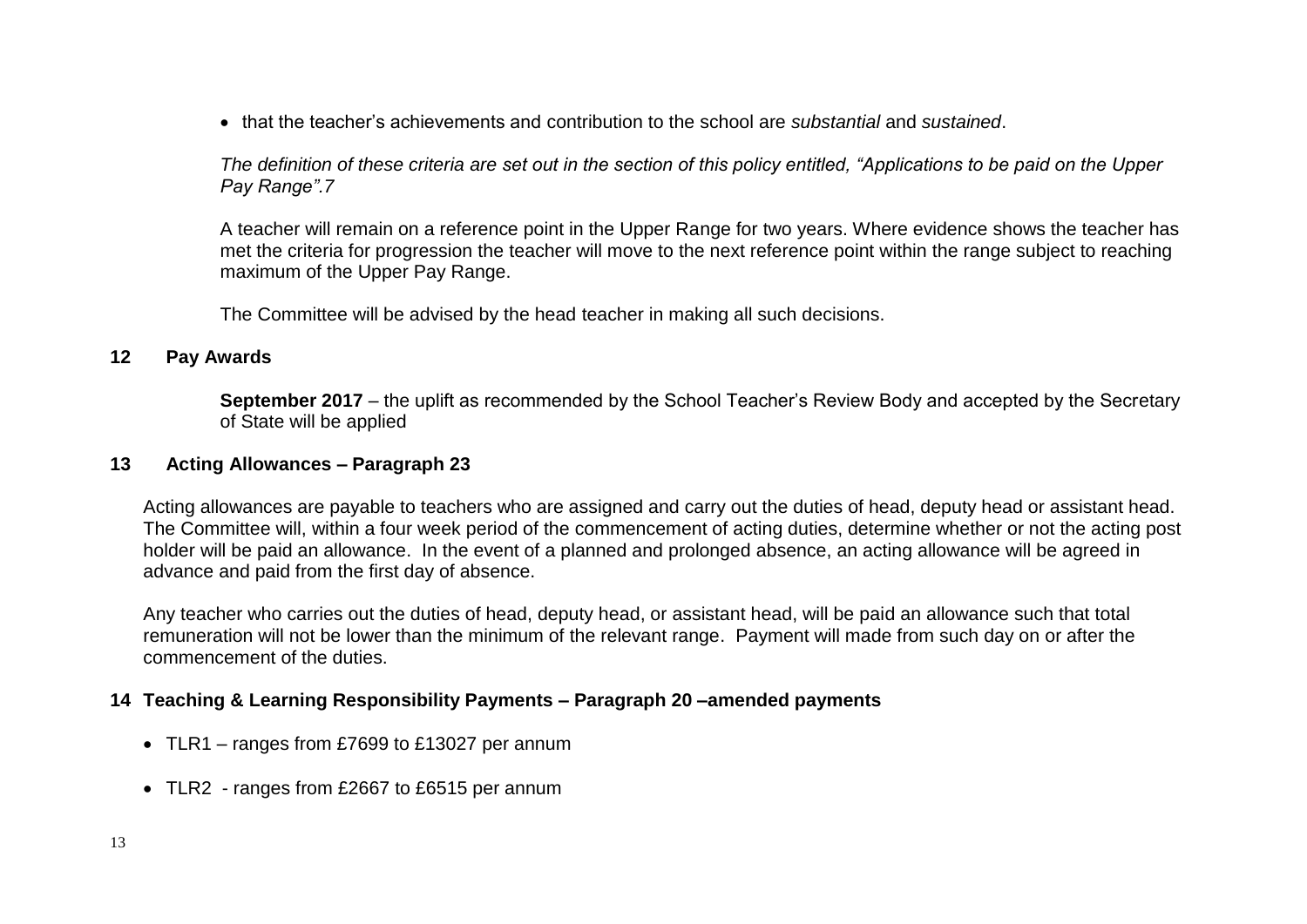• TLR3 – ranges from £529 to £2630 per annum

TLRs may be awarded to teachers on the Main or Upper Pay Range. Although a teacher cannot hold a TLR1 and a TLR2 concurrently, a teacher in receipt of either a TLR1 or TLR2 may also hold a concurrent TLR3. Payments are made on a pro rata basis for part-time teachers in relation to TLR1 and TLR2 allowances.

Posts which attract TLR1 and TLR2 payments, and the amount of those payments, are set out in the staffing structure (see Annex A).

TLR1 and TLR2 payments are permanent while the employee remains in the same post in the staffing structure with the same responsibilities.

TLR3 Allowances are paid for a fixed-term period (defined at the outset), for delivery of a significant responsibility in relation to a clearly time-limited school improvement or one-off externally driven project.

The Headteacher will determine what projects/responsibilities should attract a TLR3 Allowance and the value of those Allowances having regard to the context, nature and complexity of the responsibility.

The Headteacher will identify relevant projects, communicate details to all staff and local Trade Union representatives in school (including amendment of Annex A to the pay policy) and invite teachers to express interest in relevant projects. TLR3 allowances will be allocated on the basis of an assessment, through professional dialogue, of which teacher has the relevant skills and knowledge required for the specific project.

In determining the allocation and value of TLR3 payments, due regard will be given to ensuring consistency, fairness, transparency and value for money.

Where a TLR is awarded, written notification will be given to the teacher of:

- $\bullet$  the nature of the significant responsibility;
- $\bullet$  the level of the payment;
- in the case of TLR3, the date on which the Allowance will end.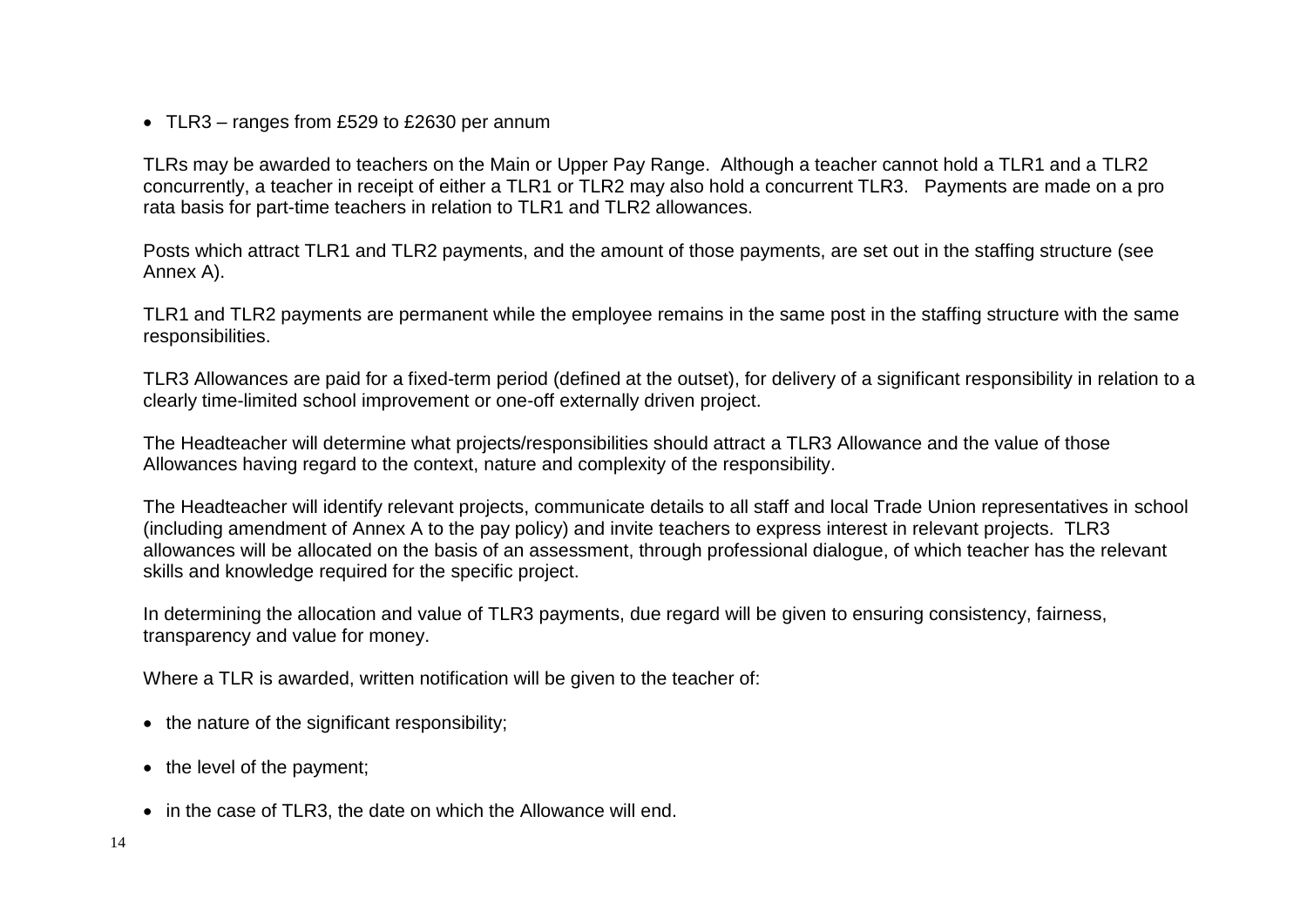No safeguarding will apply in relation to an award of a TLR3.

## **15 Special Educational Needs Allowance – Paragraph 21**

The range for the SEN allowance is between £2106 and £4158 per annum and must be awarded to main and/or upper pay range teachers who meet the criteria as specified in paragraph 21.2 of the Document.

The posts designated to receive an SEN allowance are shown in the staffing structure (see Annex A). In Hawthorn this would be permanent ARC staff

The Committee must determine the spot value of the SEN allowance based upon the SEN provision in school and whether any mandatory qualifications are required, the qualifications and/or expertise of the teacher relevant to the post; and the relative demands of the post (paragraph 21.3 STPCD).

#### **16 Recruitment & Retention – Paragraph 27**

- Head teachers, Deputy and Assistant Head teachers may not be awarded payment under this provision other than as reimbursement for reasonably incurred housing/relocation costs.
- Governors will not exercise their discretion to award recruitment and retention incentives and/or benefits to teachers. Governors will keep this decision under review

## **17 Residential Duties**

Not applicable.

## **18 Payments for Out of School Hours Learning Activities**

Governors *will* exercise their discretion to make payments to all teachers, including head teachers, who agree to provide learning activities outside of the school day.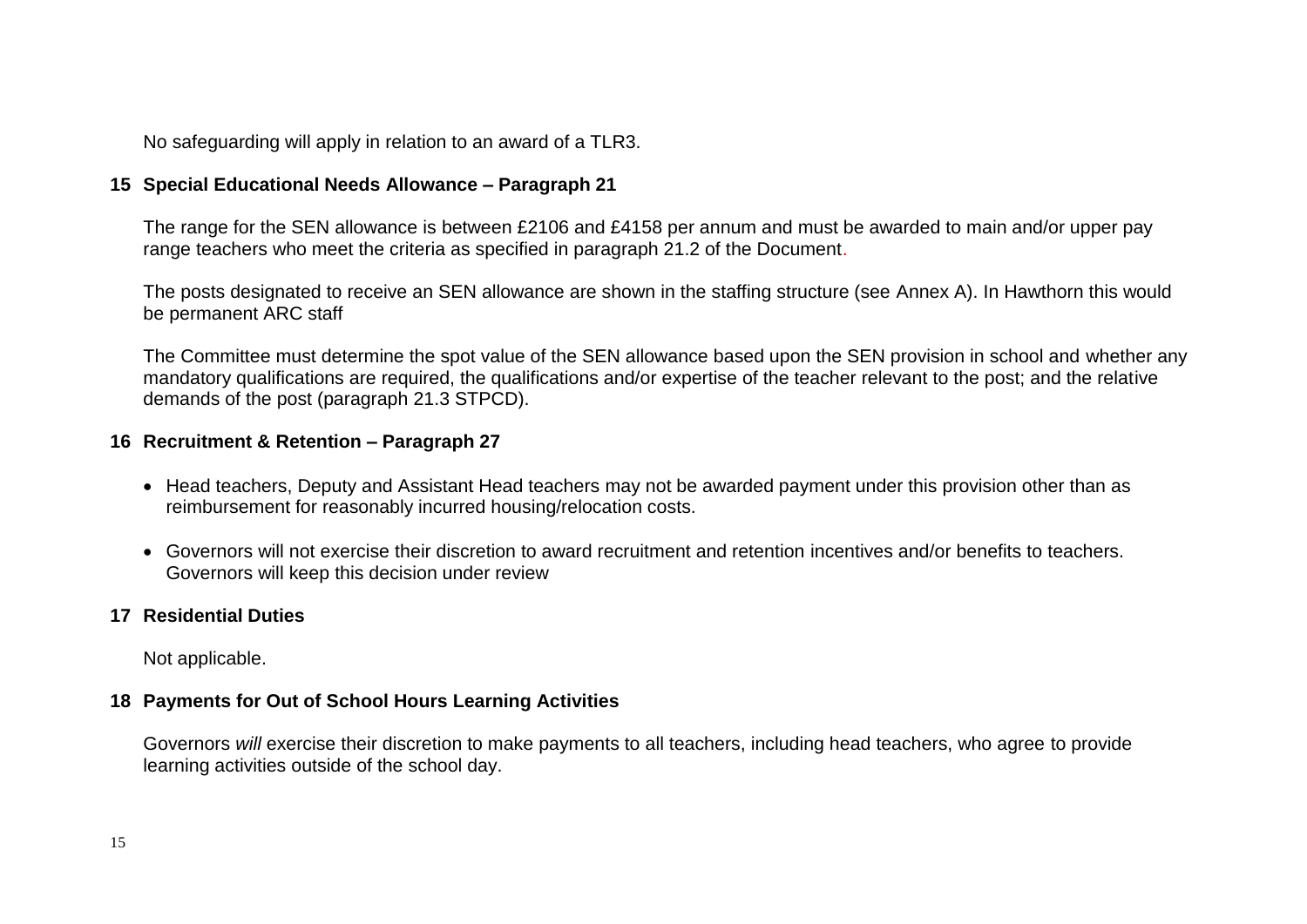Governors will award payments for the following activities: *Easter School,*

These must be conducted outside the teacher's 1265 hours (or pro rata equivalent) of directed time per annum. To qualify for this payment active teaching and learning must be taking place; in circumstances where this is not the case, a separate contract under support staff terms and conditions will be considered instead.

Where these criteria are met, governors will award the following payments:

An hourly rate based on the annual salary for maximum of MPR or the individual teacher's point on the main or unqualified teacher pay range, whichever is lower, divided by 1265 (or pro rata equivalent)

## **19 One to One Tuition**

Where teachers are providing one to one tuition out of school hours an hourly rate of £25.56 will be paid.

Any teacher providing one to one tuition during the school day will be paid an hourly rate based on their current or most recent salary.

## **20 Continuing Professional Development (CPD)**

Governors *will not* exercise their discretion to make payments to all teachers, including head teachers, who voluntarily undertake CPD outside of the school day.

Governors will keep this decision under review.

## **21 Initial Teacher Training (ITT) Activities**

Governors *will not* exercise their discretion to make payments to all teachers, including head teachers, who voluntarily undertake school-based initial teaching training activities.

Governors will keep this decision under review.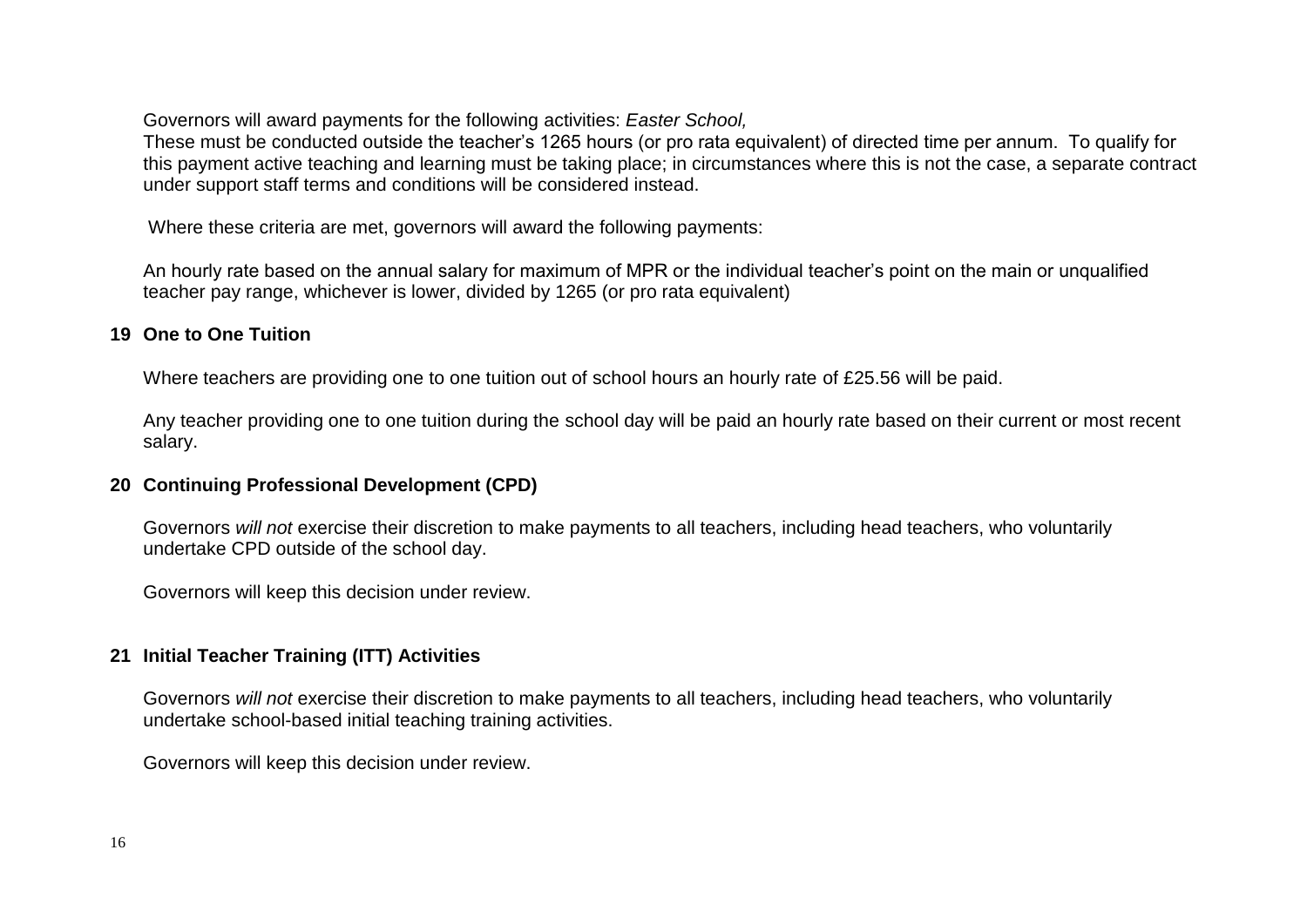## **22 Service Provision**

Governors will not exercise their discretion to make an additional payment to the head teacher and other staff for additional responsibilities and activities due to or in respect of the provision of services by the head teacher relating to the raising of educational standards to one or more additional schools.

## **23 Safeguarding – Part 5 STPCD**

Where teachers would otherwise experience a reduction in salary, the governing body will apply the statutory arrangements for safeguarding set out in the School Teachers' Pay and Conditions Document. The governing body recognises that it has no discretion to provide safeguarding arrangements that differ from these.

Where a pay determination leads or may lead to the start of a period of safeguarding, the Governing Body will give the required notification as soon as possible and no later than one month after the date of the determination.

The receipt of safeguarding of £500 or more is subject to the teacher undertaking additional duties that the governing body considers are appropriate and commensurate with the safeguarded sum. The governing body must withdraw the safeguarded sum if the teacher unreasonably refuses to undertake these duties and will give one month's notice to the teacher.

#### **24 Part Time Teachers – Paragraph 40**

Teachers employed on an ongoing basis at the school but who work less than a full working day or week are deemed to be part-time and salary and allowances, except for TLR3, will be paid on a pro rata basis.

A part-time teacher will be paid according to the proportion of the school's timetabled teaching week (STTW) that they work.

Two or more calculations will be required where the teacher works across different parts of the school which each have a different timetabled teaching week.

#### **25Supply Teachers – Paragraph 42**

Teachers who work on a day-to-day or other short notice basis will be paid on a daily basis calculated on the assumption that a full working year consists of 195 days; payments for less than a day will be paid on a pro rata basis.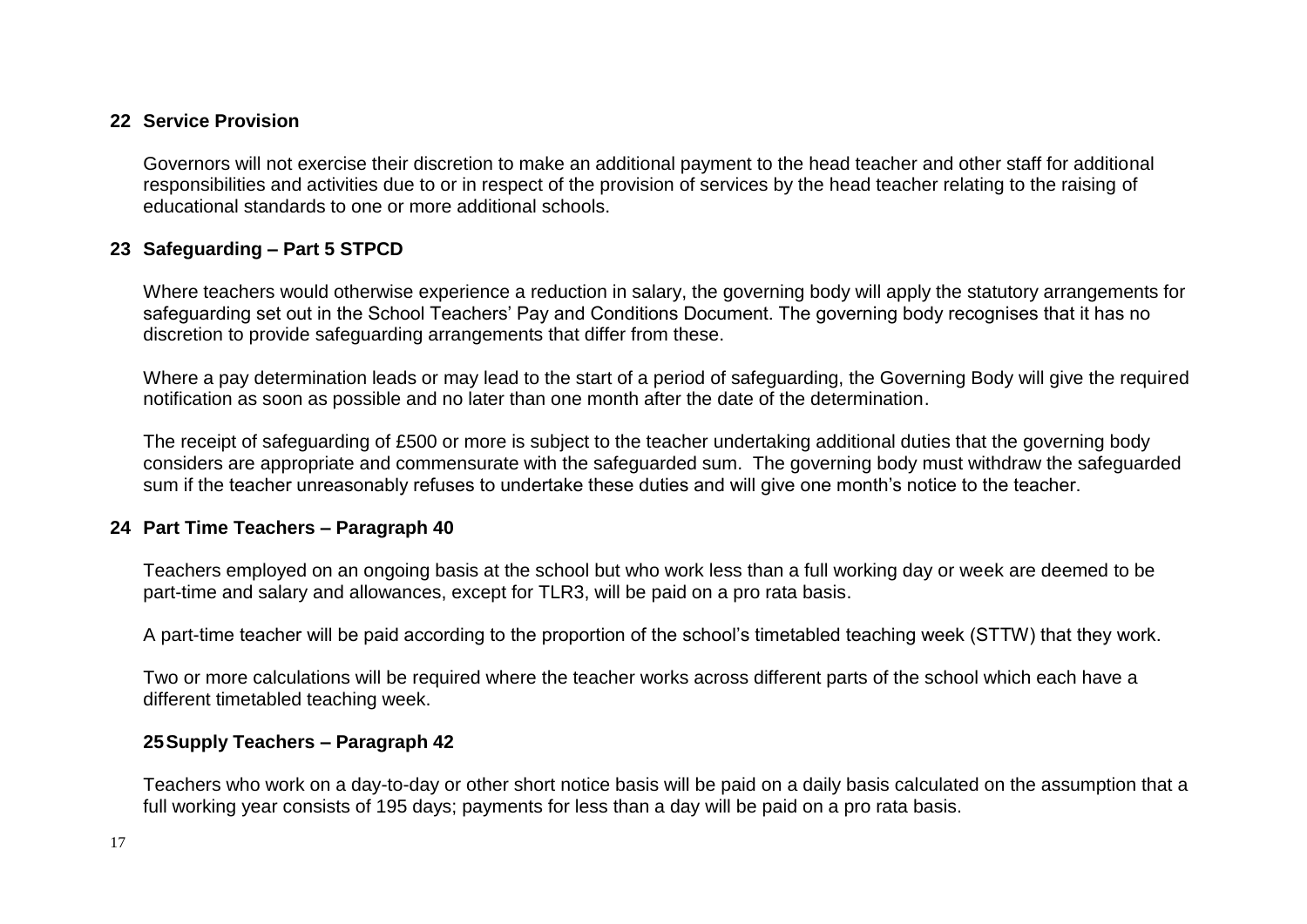Governors have discretion to award relevant allowances or payments where this is specified in the school's staffing structure and the supply teacher is undertaking the full range of duties or those appropriate to receive that particular payment.

The pay of supply teachers will be calculated as follows:

- Daily rate: annual salary divided by 195 days.
- Hourly rate: annual salary divided by 1265.

## **26 Appeal against individual pay decisions – Teachers**

A teacher may seek a review of any determination in relation to his or her pay or any other decision taken by the *Staffing/Finance* Committee that affects his or her pay.

The usual reasons for seeking a review of a pay decision are that the Committee or person by whom the decision was made:

- incorrectly applied any provision of the School Teachers' Pay and Conditions Document;
- failed to have proper regard for statutory guidance;
- failed to take proper account of relevant evidence;
- took account of irrelevant or inaccurate evidence;
- was biased:

and/or

otherwise unlawfully discriminated against the teacher.

The procedure that will apply is as follows: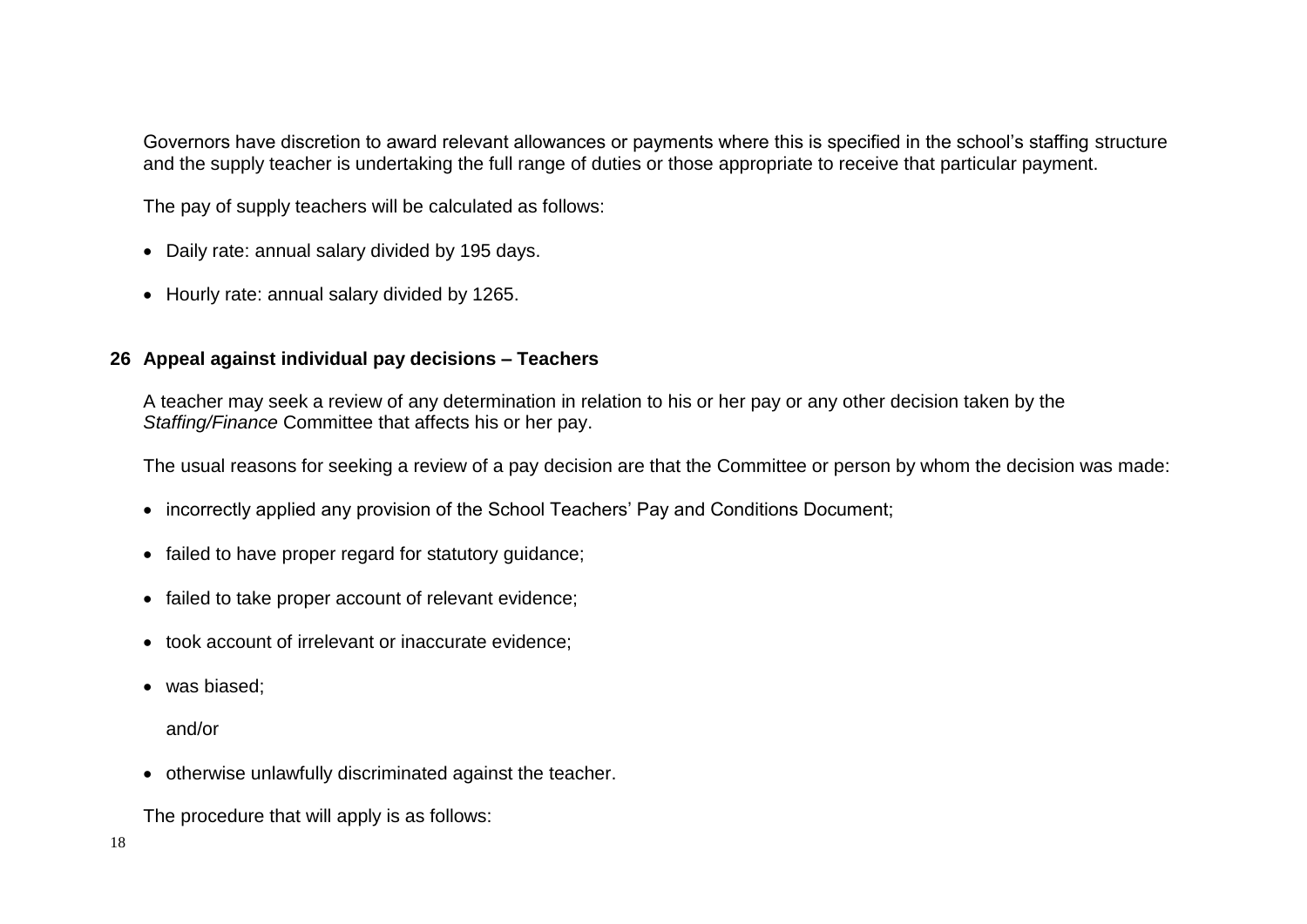- a) within 10 working days of receiving written notification of the pay decision, the teacher should seek to resolve the matter informally with the Chair of the *Staffing/Finance* Committee;
- b) where this is not possible within the above timescale or where the teacher does not wish to raise the matter informally or where the teacher continues to be dissatisfied, he or she may follow a formal appeal procedure by writing to the Chair of the *Staffing/Finance* Committee **setting out the grounds of appeal** within 10 working days of receiving written notification of the pay decision or failing to resolve the matter informally as set out in a);
- c) the *Staffing/Finance* Committee should hold a hearing within 10 working days of receipt of the appeal letter and give the teacher the opportunity to make representations and be accompanied by a trade union representative or fellow worker if he or she wishes;
- d) following the hearing in c) the teacher will be informed of the decision in writing within 5 working days and, where relevant, notified of his or her further right of appeal;
- e) where the teacher continues to be dissatisfied, he or she is entitled to a final right of appeal by writing to the Chair of Governors **setting out the grounds of further appeal** within 10 working days of receiving written notification of the outcome of the hearing in c);
- f) the Chair of Governors will convene a *Staffing/Finance* Appeals Committee of at least three non staff governors who were not involved in the original pay decision normally within 20 working days of the receipt of the appeal notification;
- g) at the hearing the teacher will have the opportunity to make representations and be accompanied by a trade union representative or fellow worker if he or she wishes;
- h) following the hearing in g) the teacher should be informed of the final decision in writing within 5 working days including a note of the evidence considered and reasons for the decision. There is no further right of appeal or challenge and the matter cannot be raised again under the Grievance procedure.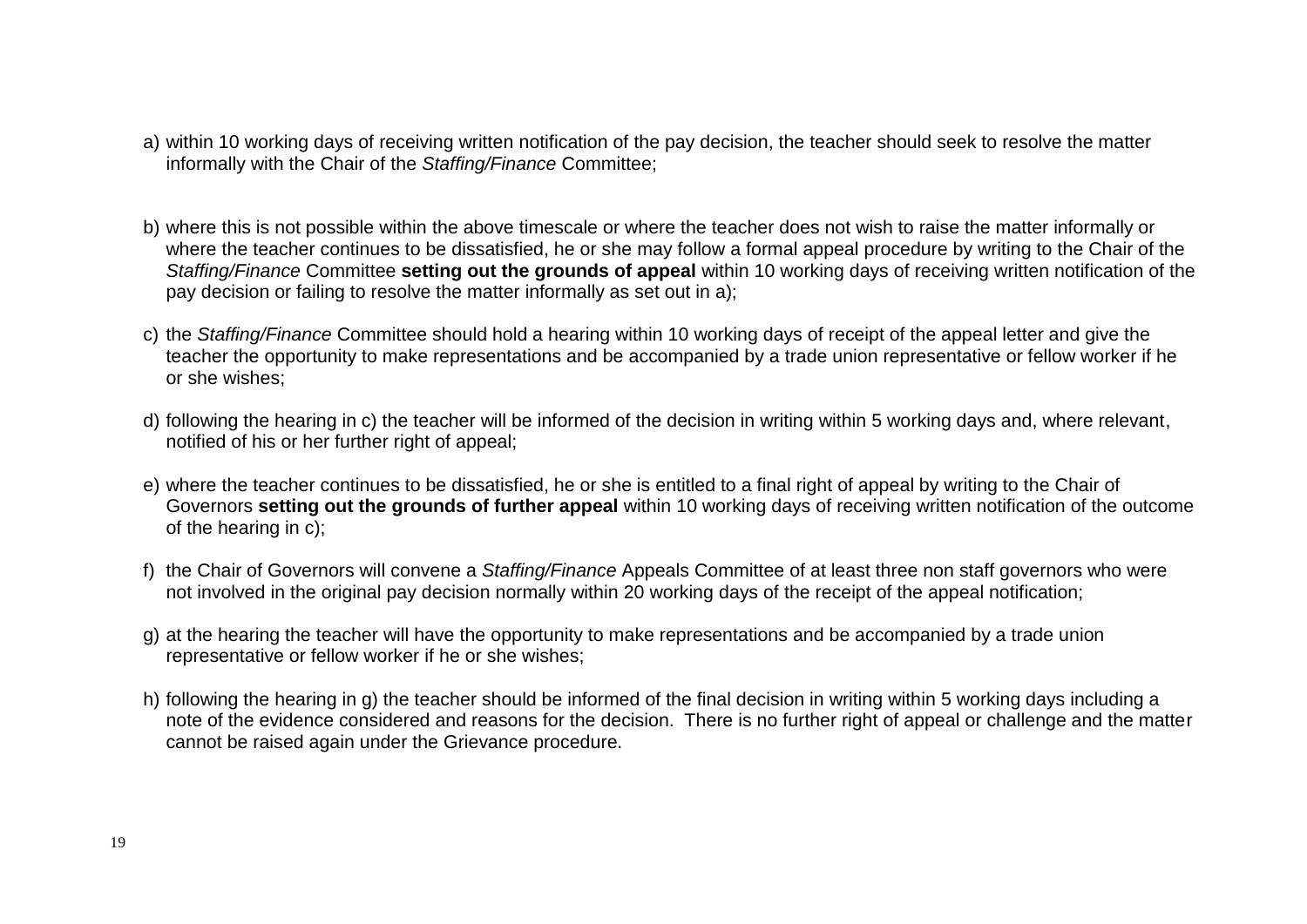## **27 Support Staff Pay**

## **Arrangements for Pay and Grading**

The national Single Status Agreement of 1997 required all authorities to conduct pay and grading reviews to fully implement equal pay legislation and modernise pay structures. Newcastle City Council adopted the approach recommended by the National Joint Council to provide a fair and transparent grading system based on job evaluation. Phase 2 of Single Status was effective from 1 September 2010.

All voluntary aided and foundation schools have agreed to implement the new pay and grading structure and conditions of service provided by the authority's Single Status Agreement.

#### **Recommendation of Grade**

As voluntary aided and foundation schools have agreed to implement the new pay and grading structure provided by the Single Status Agreement, governors will seek advice from the LA, where appropriate, about the grade for any new post proposed and it is strongly recommended that they continue to use the NJC Job Evaluation Scheme.

Where a new job is created and the employee appointed has been in post for 6 months the Head teacher should review the original management evaluation with the jobholder. This process is separate to the Appeals Procedure.

#### **Starting Salaries**

Governors will exercise their discretion to select a starting salary at any scale point within the grade for the post.

Appointments will normally be made to the lowest point of the grade.

#### **Incremental Progression**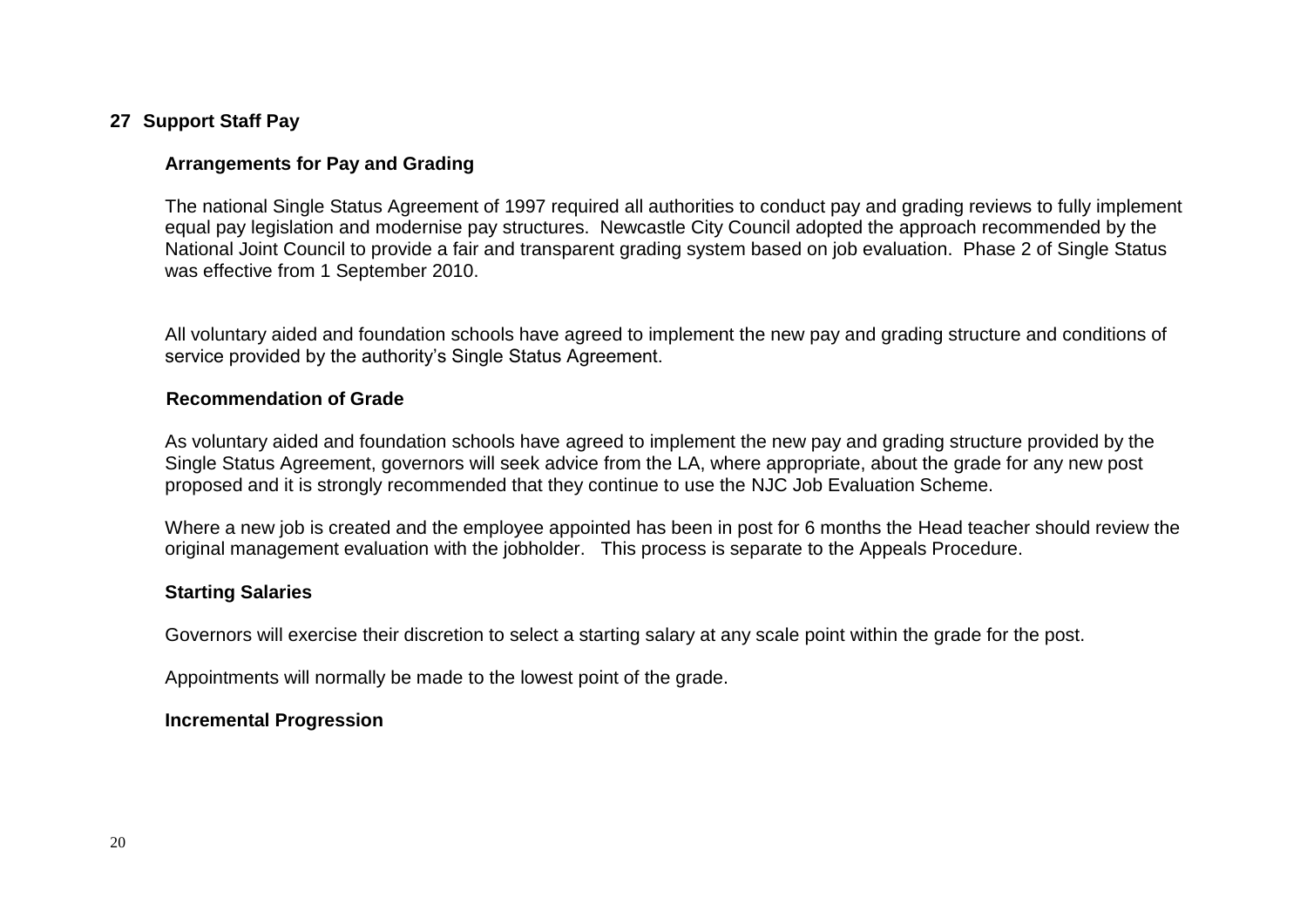Subject to the maximum of the grade being reached, the next increment will be payable on 1 April. This is subject to six months' service in the grade. For new appointments and regradings between 1 October and 31 March, the first increment will be payable after six months' service in the new post.

Governors do not have flexibility within the LA pay structure to accelerate incremental progression for any other purpose.

#### **First Aid Allowance**

Governors will exercise their discretion to pay an additional First Aid Allowance of £100 per annum to an employee who is designated as a fully trained First Aider responsible for First Aid under the 'LA Code of Practice on General Health and Safety Issues in Schools', unless the duty to provide first aid has been included in the evaluation of the post grade. This payment will be made on a monthly basis initially for the three-year period that the first aid training is valid for.

## **Temporary Promotion to a Higher Graded Post**

Where it is essential for the immediate maintenance of service delivery, support staff may be temporarily appointed (with or without competition) to undertake the duties of a higher graded post that is vacant (because of resignation, sickness, secondment, maternity leave of the post holder etc).

The higher graded post must be one that has been fully evaluated.

This may be from day one of the vacancy in multiples of half days or where the hours aggregate to at least one half day within a week (i.e. 3.5 hours).

A temporary promotion will not be approved until an assessment of need has been carried out by the head teacher or other manager.

The temporary promotion will be paid at the grade for the job between N1 and N11 as appropriate, provided that all the duties and responsibilities of the higher graded post are undertaken.

## **Honoraria**

The Governing Body will not pay any other form of honoraria to support staff.

## **Appeals for Regrading**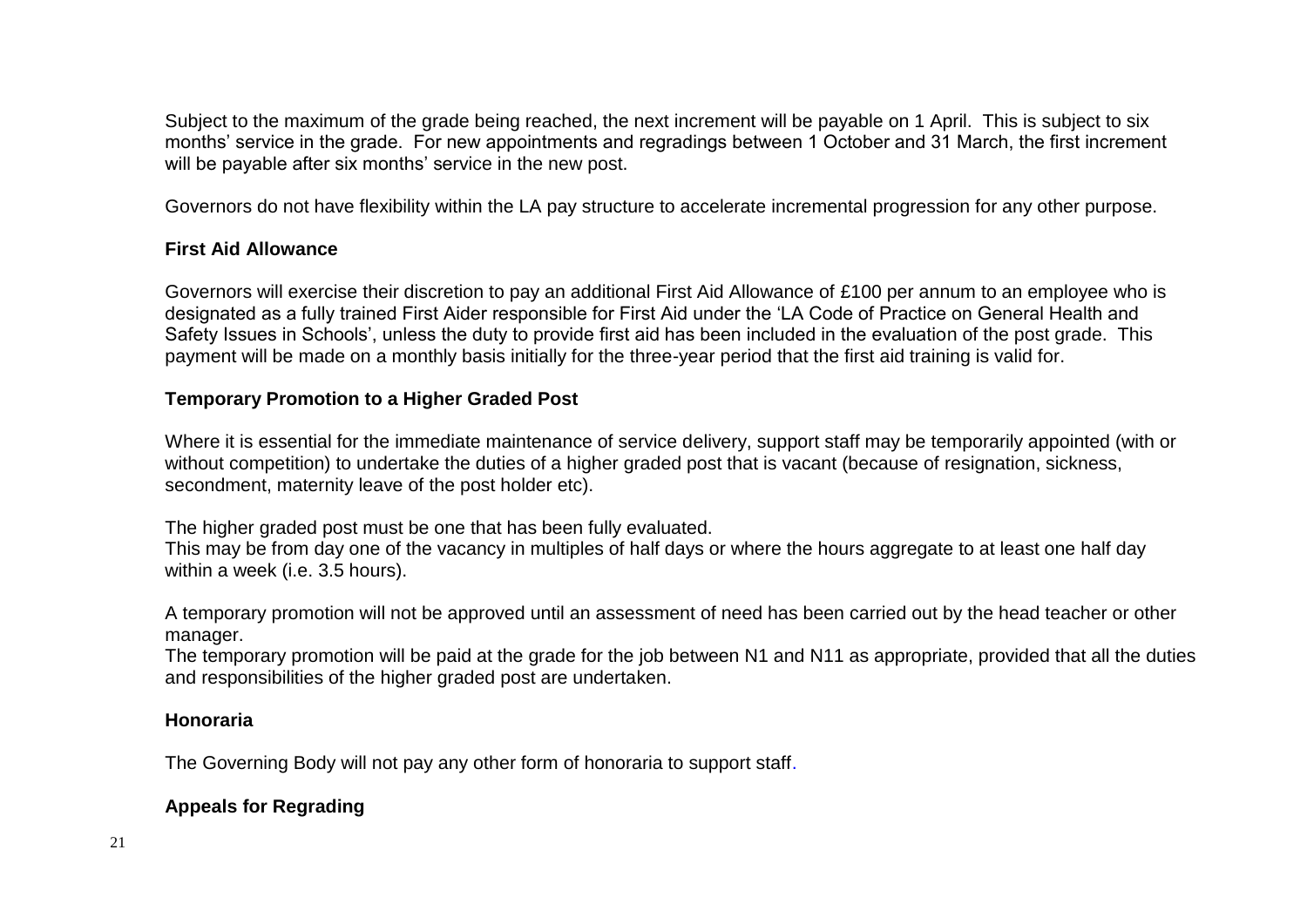Grading appeals will result in the whole evaluation being reviewed.

All re-evaluations will be considered by a QA Moderation Panel. The resulting job score will determine the grade for the job. The QA Moderation Panel's decision is final.

## **28 Confidentiality and Record Keeping**

- Under the Freedom of Information Act 2000 the governing body will publish its pay policy through its scheme of publication.
- Information in relation to pay recommendations, including those related to performance shall remain confidential.
- Records of discretionary pay decisions and any appeals will be retained by the governing body for a minimum period of 6 years from the date of the committee meeting.
- The *Staffing/Finance* Committee will report its decisions to the full governing body for information. The report will, wherever possible, not contain any information that would enable an individual to be identified.
- Where an employee submits an appeal under this policy that directly relates to evidence from their appraisal, the relevant committee will be provided with access to their planning and review statement upon request.
- The school will ensure that staff are notified in writing of any decision affecting their individual pay at the earliest opportunity, and in any event not later than one month, after the decision was made.

## **Relationship with Other Policies and Procedures**

 **Appraisal Policy:** This sets out the school's appraisal arrangements for staff. The outcome of appraisals and performance pay recommendations made under those arrangements will be considered by the governing body when making decisions about performance pay for teachers.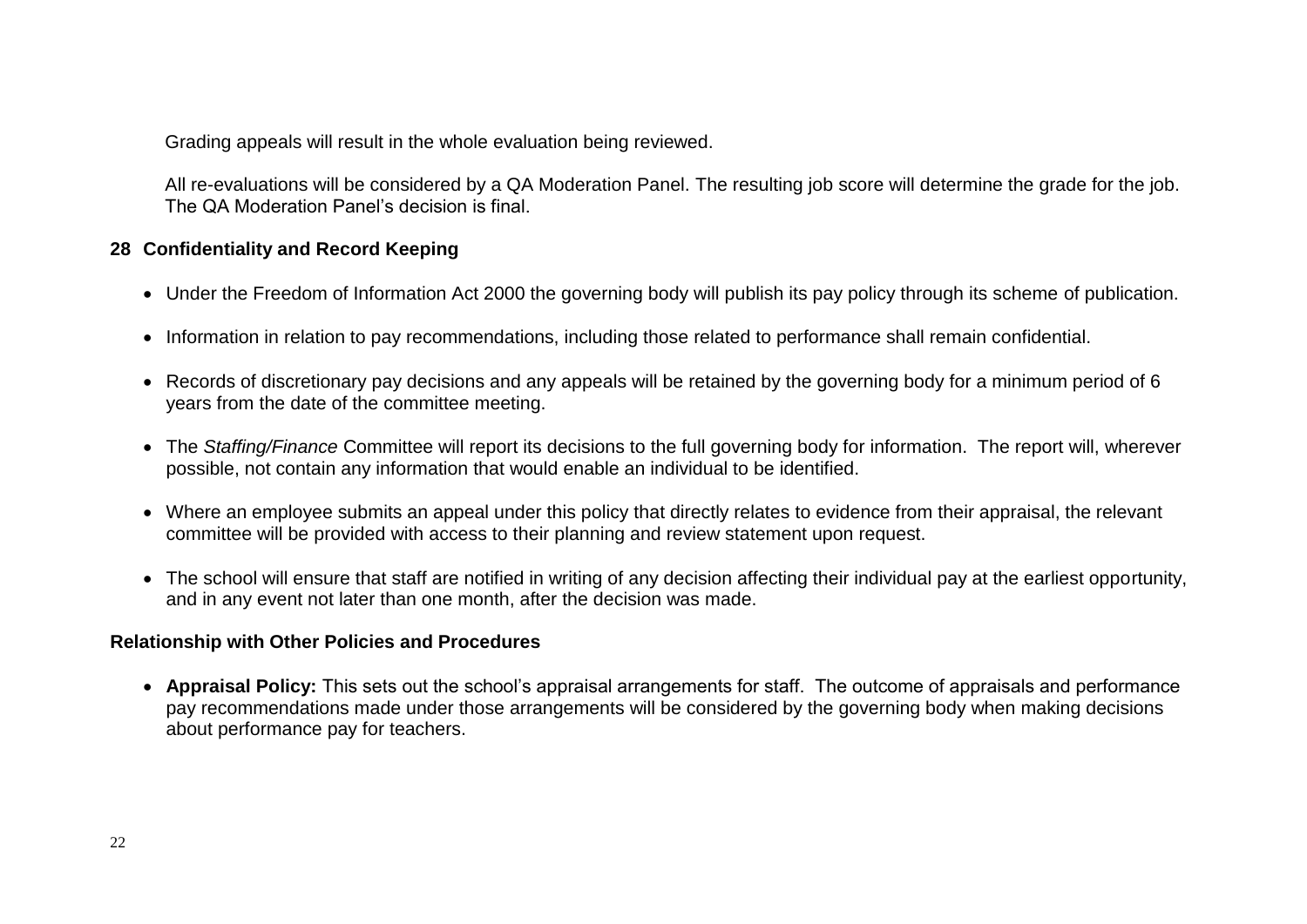| <b>Revision Record of Published Versions</b> |                      |                |                                         |
|----------------------------------------------|----------------------|----------------|-----------------------------------------|
| <b>Author</b>                                | <b>Creation Date</b> | <b>Version</b> | <b>Status</b>                           |
| <b>HR Services</b>                           | September 2012       | 1.0            | Model policy approved by                |
|                                              |                      |                | <b>Executive Director of Children's</b> |
|                                              |                      |                | <b>Services</b>                         |
| <b>HR Services</b>                           | <b>June 2013</b>     | 2.0            | Model policy approved by Asst           |
|                                              |                      |                | Director; no TU agreement               |
| <b>Services</b>                              | August 2014          | 3.0            | As per STPCD 2014                       |
| <b>HR Services</b>                           | August 2015          | 4.0            | As per STPCD 2015                       |
| <b>HR Services</b>                           | August 2016          | 5.0            | As per STPCD 2016                       |
| <b>HR Services</b>                           | August 2017          | 6.0            | As per STPCD 2017                       |
| <b>Amended by</b>                            | <b>Revision Date</b> |                |                                         |
| School                                       | Sept17               | 2.0            | Draft for consultation with staff       |
|                                              |                      |                | and trade union representatives         |
| School                                       |                      | 3.0            | Final version approved by               |
|                                              |                      |                | governing body                          |
|                                              |                      |                |                                         |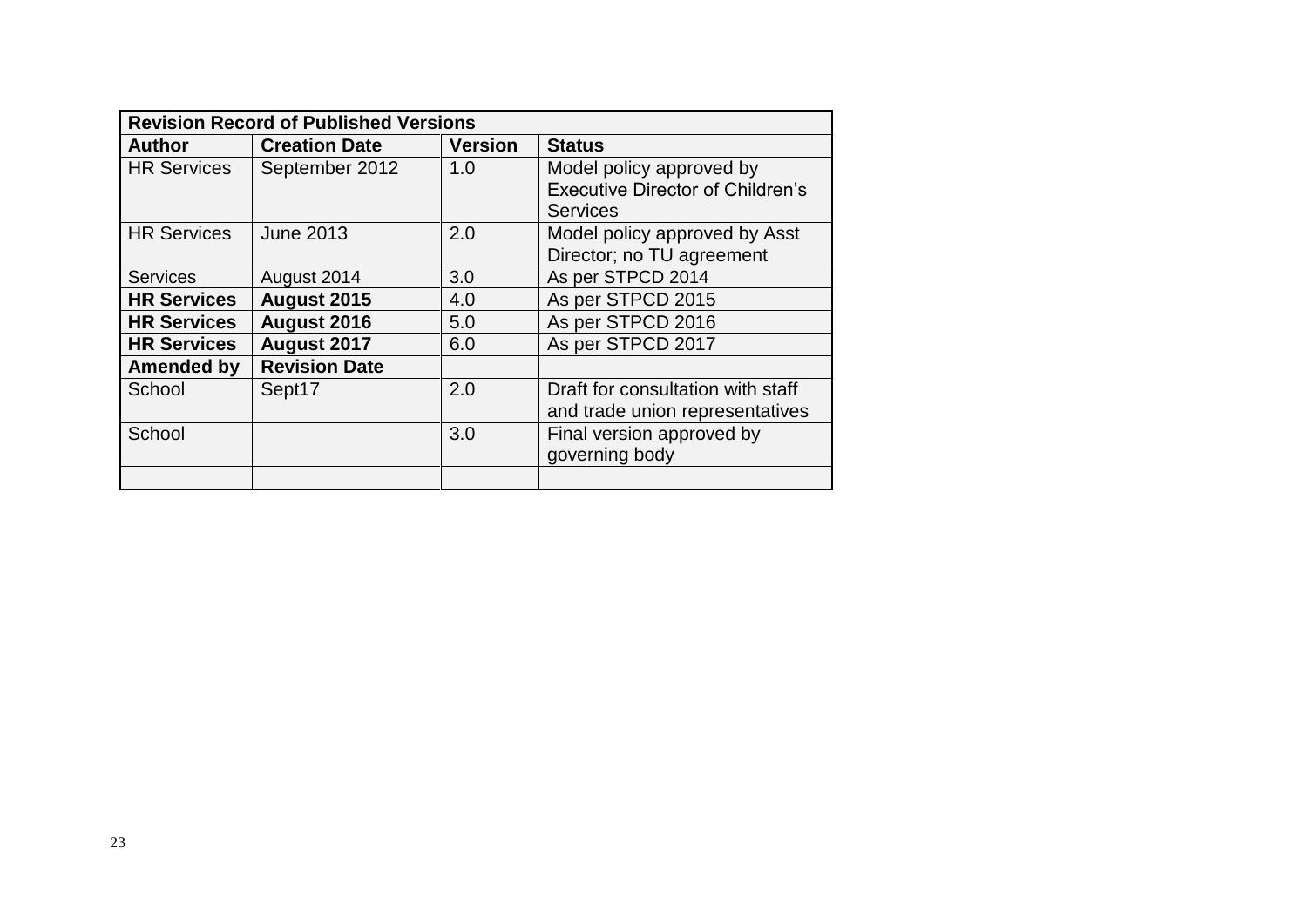|                                                                 |                   |                                                                                                  |                                                               | <b>Staffing structure 2018-19</b>                                            |                                       |                                                                                                                                             |                                                                    |                                |                         |                   |                                            |
|-----------------------------------------------------------------|-------------------|--------------------------------------------------------------------------------------------------|---------------------------------------------------------------|------------------------------------------------------------------------------|---------------------------------------|---------------------------------------------------------------------------------------------------------------------------------------------|--------------------------------------------------------------------|--------------------------------|-------------------------|-------------------|--------------------------------------------|
| <b>Angela Young</b><br><b>School Business</b><br><b>Manager</b> |                   | <b>Rachel Clayton</b><br><b>Assistant Head</b><br><b>Teacher</b><br><b>Teaching and Learning</b> |                                                               | <b>Jane Dube</b><br><b>Head Teacher</b>                                      |                                       | <b>Lorraine Shields</b><br><b>Sara Mulvey</b><br><b>Assistant Head</b><br><b>Family Support</b><br>(0.6)<br>Coordinator<br><b>Inclusion</b> |                                                                    |                                |                         |                   |                                            |
| Reception                                                       | Year 1            |                                                                                                  | Year <sub>2</sub>                                             | <b>Y3</b>                                                                    |                                       | Year <sub>4</sub>                                                                                                                           | Year <sub>5</sub>                                                  |                                |                         | Year <sub>6</sub> |                                            |
| <b>Chelsea</b><br><b>Barron</b>                                 | <b>Rachel Dix</b> |                                                                                                  | <b>Jo Kennedy</b>                                             | <b>lona</b><br><b>Johnson</b><br><b>NQT</b>                                  |                                       | <b>Sarah</b><br><b>Jackson</b>                                                                                                              |                                                                    | Angie<br><b>Hulbert</b>        |                         |                   | <b>Carly</b><br><b>Lawrence</b>            |
| <b>Sam Mohammed</b>                                             | Debbie de Planta  |                                                                                                  | Sue Hobby-Bell<br>4 days                                      | <b>Lindsey Allsopp</b><br>4 Days                                             |                                       | Eileen Stanger                                                                                                                              | <b>Claire Spencer</b>                                              |                                | <b>Margaret Kilbane</b> |                   |                                            |
| Sabiha Ikhlaq<br><b>Barbara Avery</b>                           |                   |                                                                                                  | <b>Penny Aso</b><br>4 Days<br><b>Tracy Lake</b><br>Attendance | <b>SEMH ARC</b><br><b>Caroline Beecroft</b><br><b>Sarah Leadbitter (0.9)</b> |                                       |                                                                                                                                             |                                                                    | <b>Cath McMullen</b><br>4 Days |                         |                   | PPA cover (Rec-Y5)<br>Forest School (Y1-6) |
| <b>Admin Officer</b><br>$\bigcap$                               |                   |                                                                                                  | <b>Officer</b>                                                |                                                                              | <b>Karen Good</b><br><b>Jo Hopper</b> |                                                                                                                                             | <b>Maternity Leave</b><br><b>Jen Pearson</b><br><b>Sarah Scott</b> |                                |                         |                   |                                            |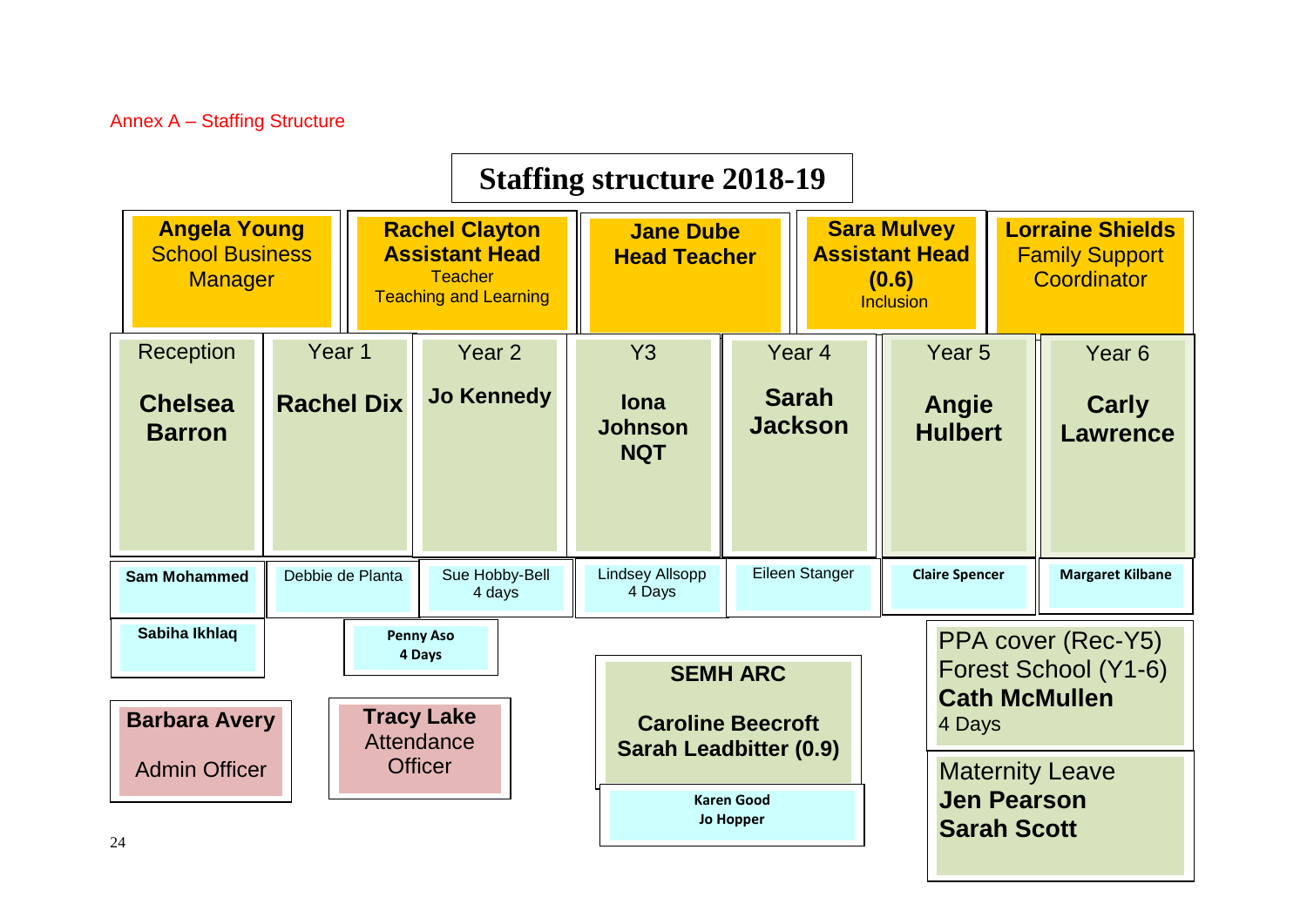Annex B – Head Teacher Group Ranges

| <b>Headteacher Group</b> | Range of spine points<br>(for reference only) |  |                 |  |  |  |
|--------------------------|-----------------------------------------------|--|-----------------|--|--|--|
| 1                        | L6                                            |  | L <sub>18</sub> |  |  |  |
| 2                        | L8                                            |  | L21             |  |  |  |
| 3                        | L11                                           |  | L24             |  |  |  |
| 4                        | L14                                           |  | l 27            |  |  |  |
| 5                        | L <sub>18</sub>                               |  | L31             |  |  |  |
| 6                        | L21                                           |  | L35             |  |  |  |
|                          | L24                                           |  | L39             |  |  |  |
|                          | L28                                           |  | L43             |  |  |  |

## Annex B - LEADERSHIP GROUP PAY 1<sup>st</sup> September 2018

| Point | Annual |
|-------|--------|
| L1    | 39,965 |
| L2    | 40,966 |
| L3    | 41,989 |
| L4    | 43,034 |
| L5    | 44,106 |
| L6    | 45,213 |
| L7    | 46,430 |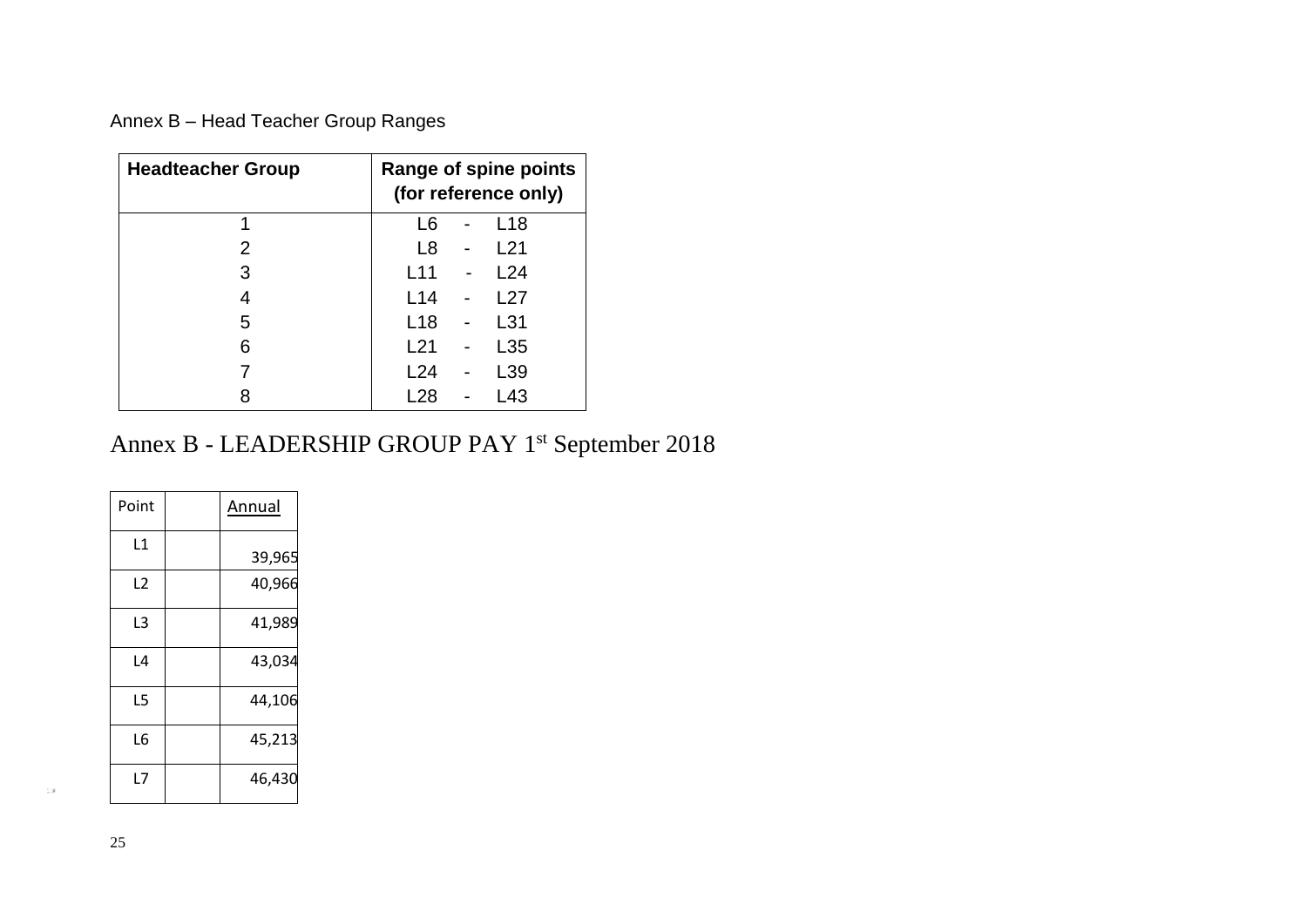| L8              |   | 47,501  |
|-----------------|---|---------|
| L9              |   | 48,687  |
| L <sub>10</sub> |   | 49,937  |
| L11             |   | 51, 51  |
| L12             |   | 52,414  |
| L <sub>13</sub> |   | 53, 724 |
| L14             |   | 55,064  |
| L15             |   | 56,434  |
| L <sub>16</sub> |   | 57,934  |
| L17             |   | 59,265  |
| L <sub>18</sub> |   | 60,153  |
| L <sub>18</sub> | B | 60,755  |
| L <sub>19</sub> |   | 62,262  |
| L <sub>20</sub> |   | 63,806  |
| L21             |   | 64,736  |
| L <sub>21</sub> | B | 65,384  |
| L22             |   | 67,008  |
| L23             |   | 68,667  |
|                 |   |         |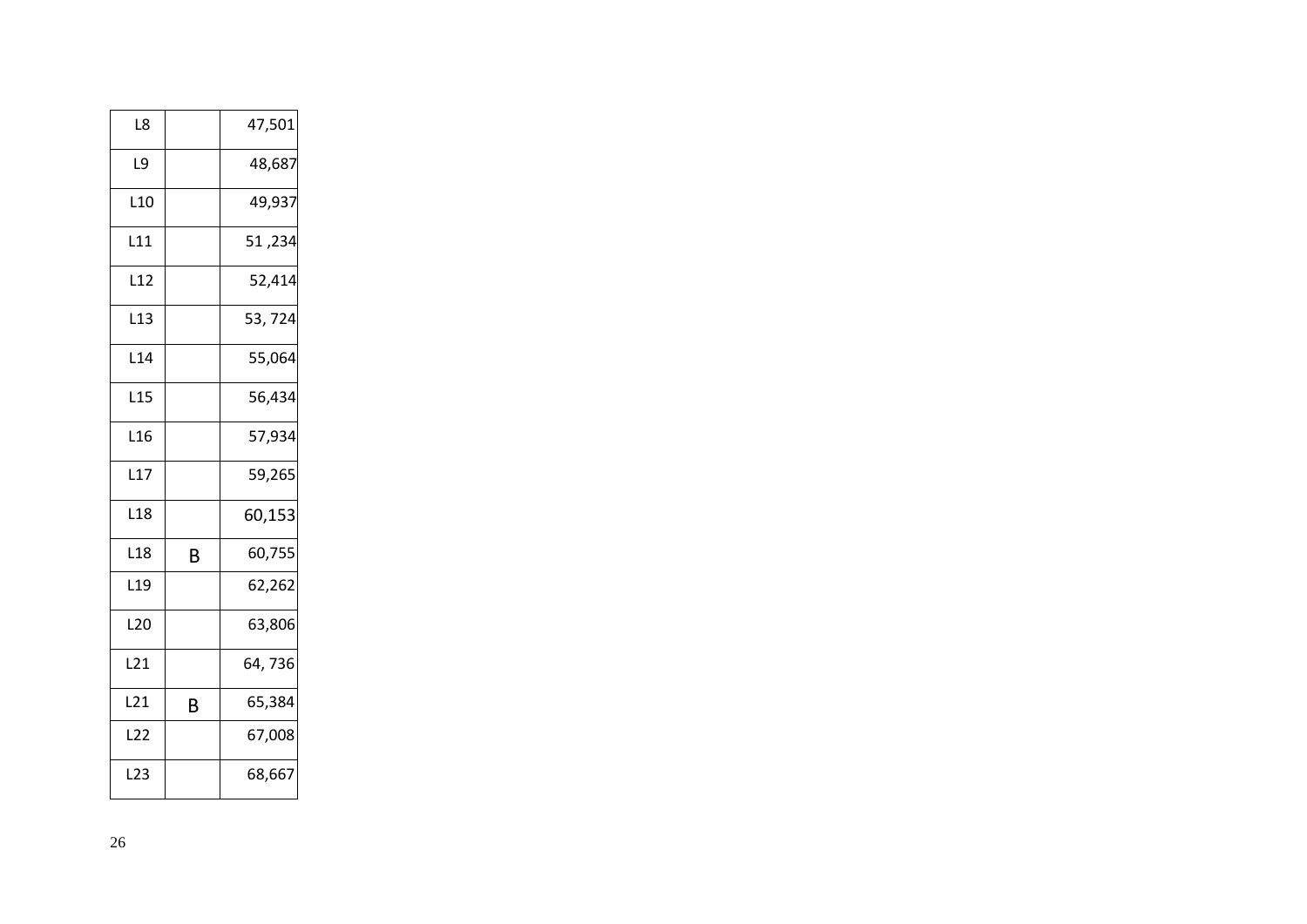| L <sub>24</sub> |   | 69,673  |
|-----------------|---|---------|
| L <sub>24</sub> | B | 70,370  |
| L25             |   | 72,119  |
| L26             |   | 73,903  |
| L27             |   | 74,985  |
| L27             | В | 75, 735 |
| L <sub>28</sub> |   | 77,613  |
| L <sub>29</sub> |   | 79,535  |
| L30             |   | 81,515  |
| L31             |   | 82,701  |
| L31             | В | 83,528  |
| L32             |   | 85,605  |
| L33             |   | 87,732  |
| L34             |   | 89,900  |
| L35             |   | 91,223  |
| L35             | B | 92,135  |
| L36             |   | 94,416  |
| L37             |   | 96,763  |
| L38             |   | 99, 158 |
|                 |   |         |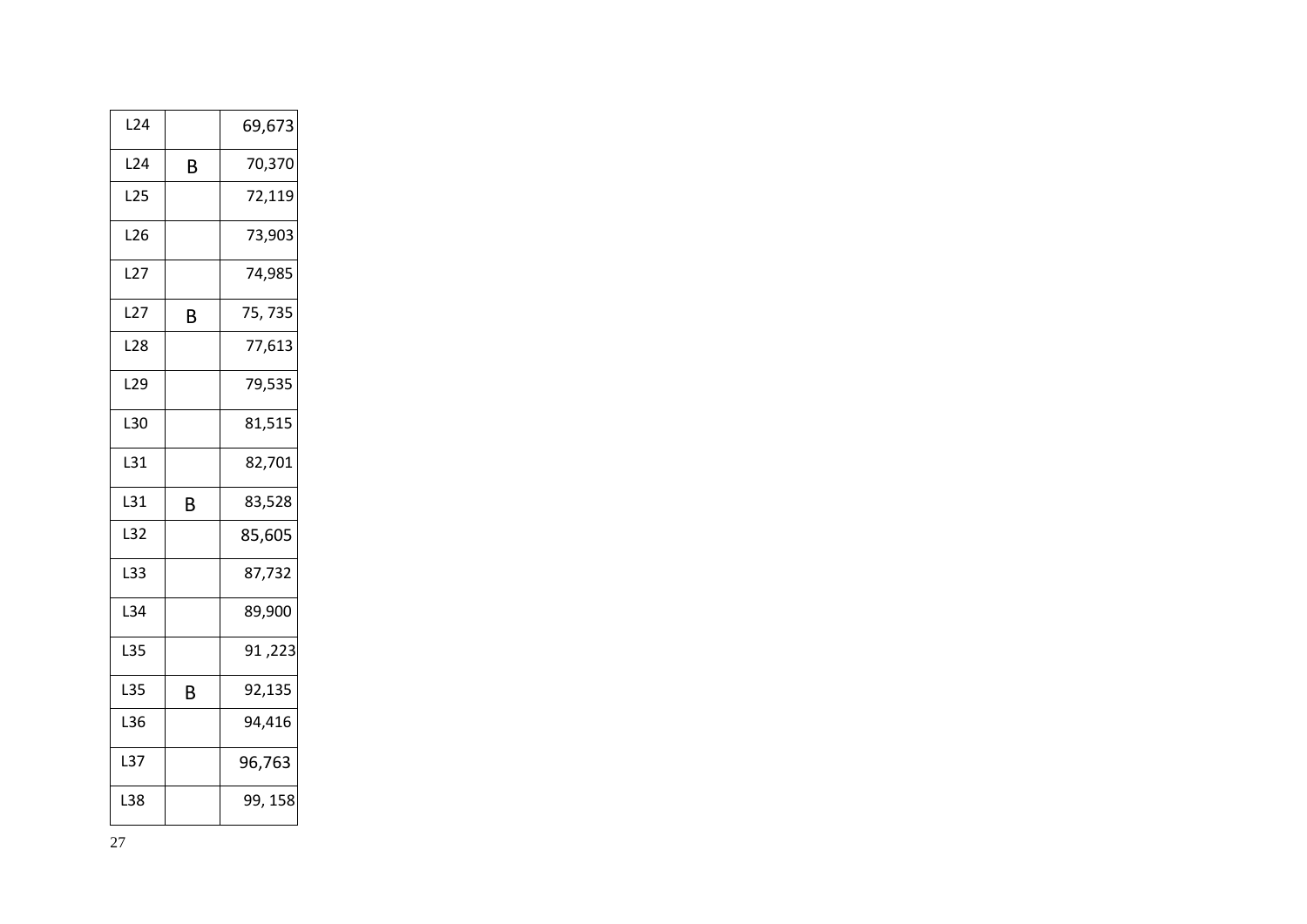| L39 |   | 100,568  |
|-----|---|----------|
| L39 | B | 101,574  |
| L40 |   | 104,109  |
| L41 |   | 106, 709 |
| L42 |   | 109,383  |
| L43 |   | 111,007  |

Annex C – Teachers Pay Ranges – inc pay award

MAIN PAY RANGE - 6 point range incorporating 1,2,3,4,5 & 6b

| MIN | 1  | £23720 |
|-----|----|--------|
|     | 2  | £25594 |
|     | 3  | £27652 |
|     | 4  | £29780 |
|     | 5  | £32126 |
| MAX | 6а | £34665 |
|     | 6b | £35008 |

#### UPPER PAY RANGE

| 1   | £36646 |
|-----|--------|
| 2   | £38004 |
| - 3 | £39406 |
|     |        |

#### TLR 1 £7853

£9663

£11471

£13288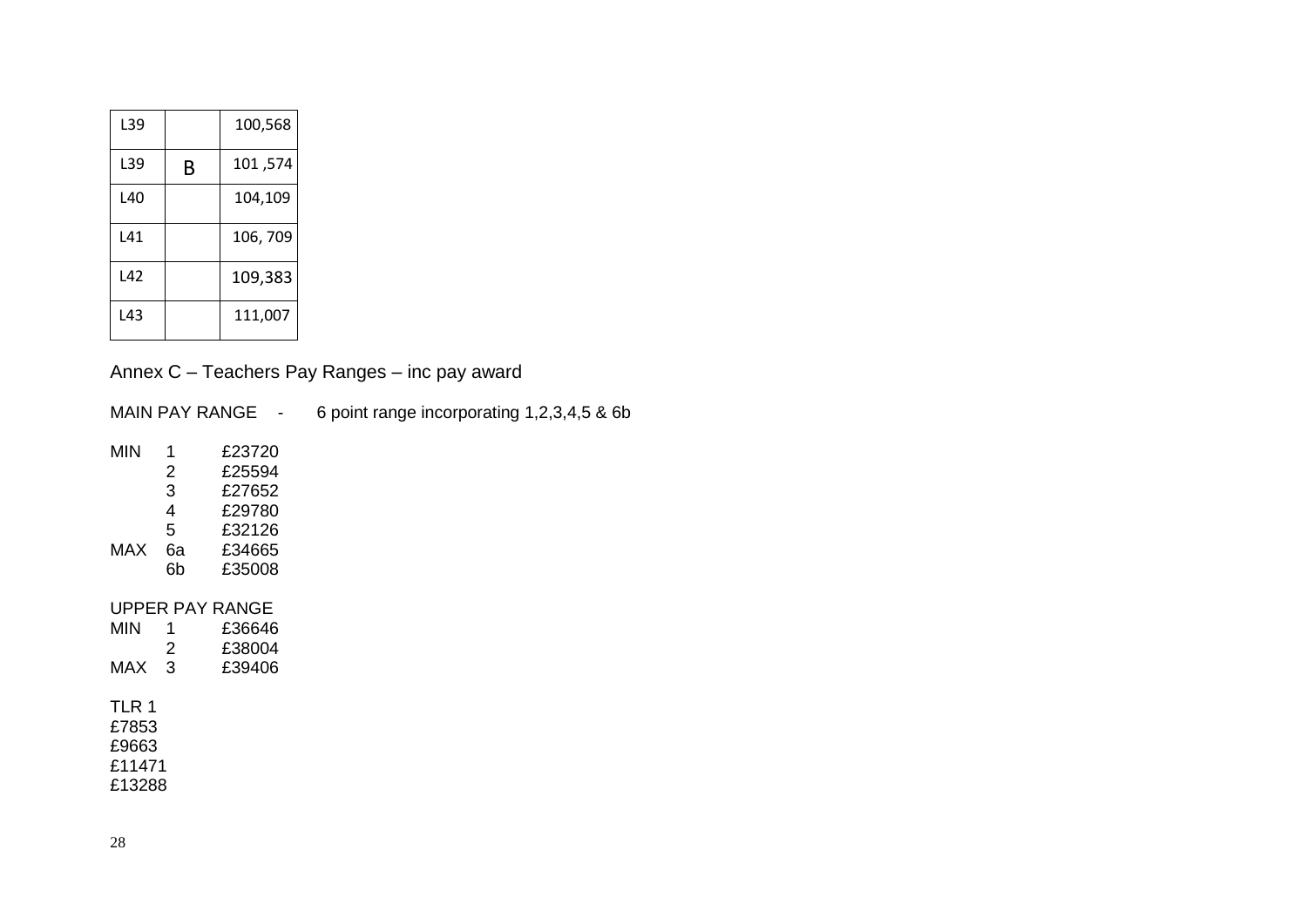TLR 2

£2721

£4530 £6646

TLR3 £540

£2683

UNQUALIFIED TEACHER PAY RANGE

MIN 1 £17208<br>2 £19210

- 2 £19210<br>3 £21210
	- £21210
	- 4 £23212<br>5 £25215
	- £25215<br>£27216
- $MAX 6$

# LEADING PRACTITIONER PAY RANGE<br>MIN 1 £40162

- 1 £40162<br>2 £41167 2 £41167<br>3 £42195
	- 3 £42195<br>4 £43246
	- 4 £43246<br>5 £44323
	- 5 £44323
	- 6 £45434<br>7 £46658
	- 7 £46658 £47735
	- 9 £48927
	- 10 £50183
	- 11 £51486<br>12 £52672
	- 12 £52672
	- £53988
	- 14 £55334
	- 15 £56712
	- 16 £58218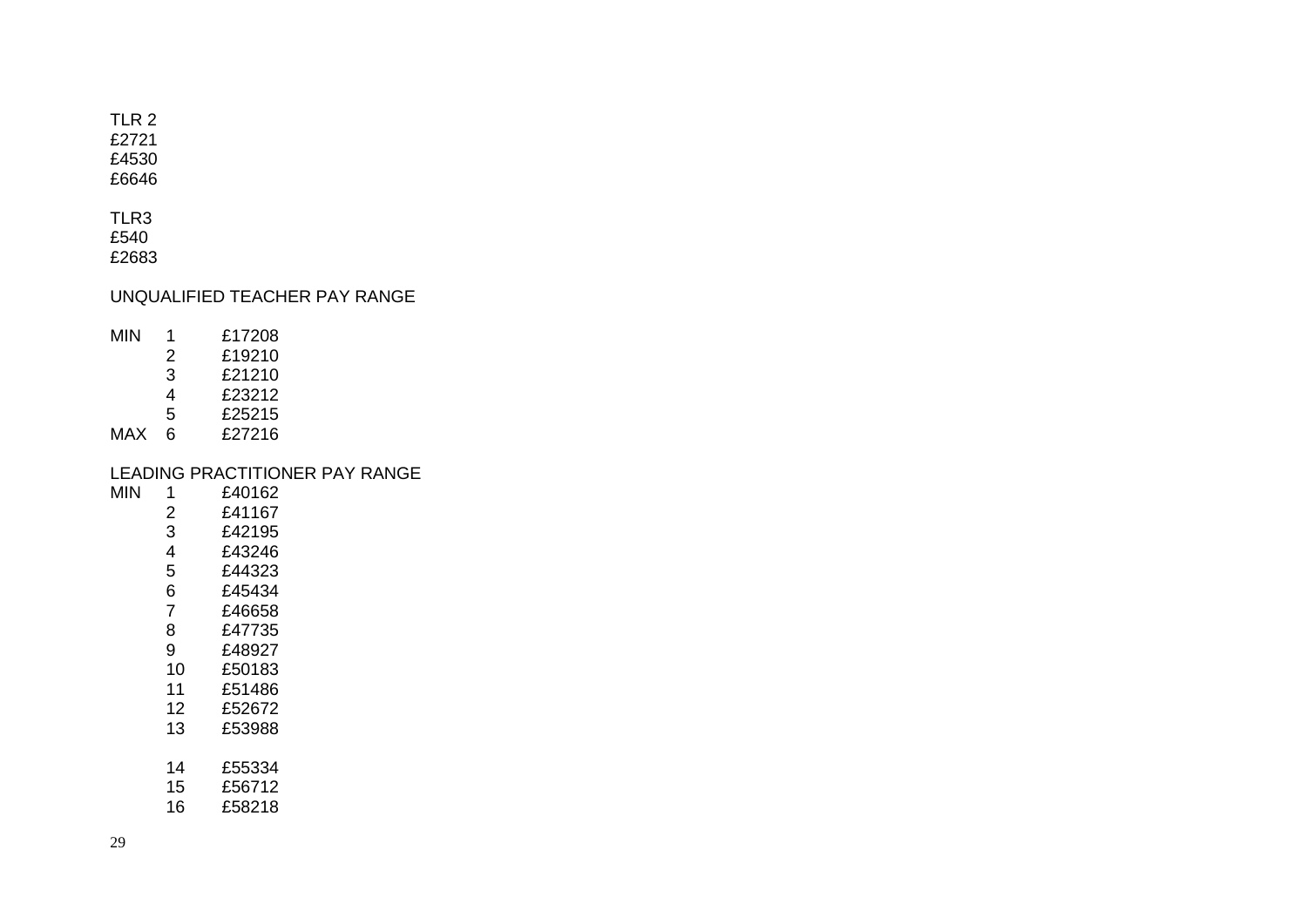17 £59556  $MAX$  18

Special Educational Needs

Point 2360 £2149 Point 4242 £4242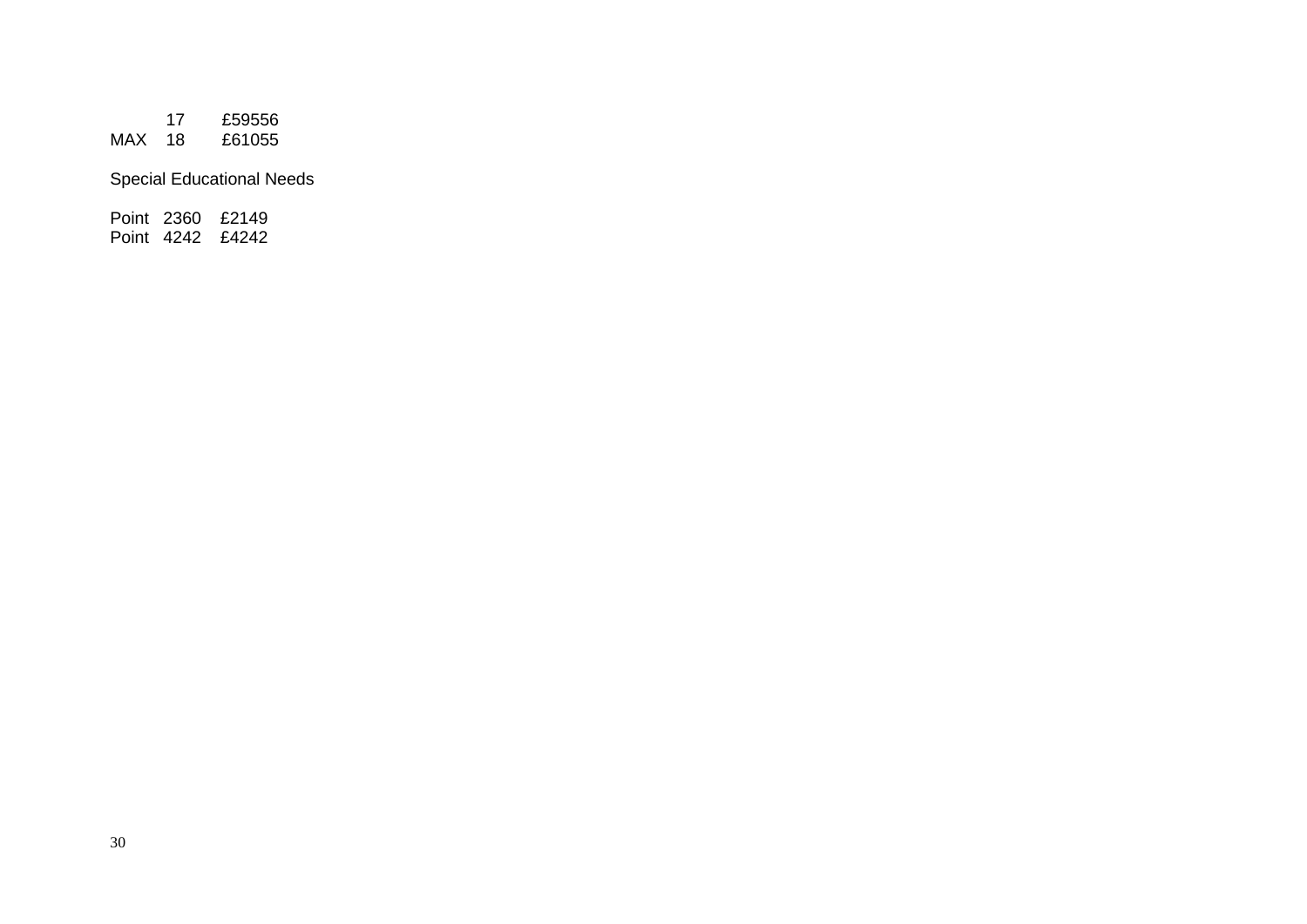## Annex D – 3 Stage Process for Leadership Group (as per DfE Guidance)

|                              | <b>Defining the Role</b>                                                                                                                                                                                |  |
|------------------------------|---------------------------------------------------------------------------------------------------------------------------------------------------------------------------------------------------------|--|
|                              | Define the role, responsibilities & accountabilities (Job Description)                                                                                                                                  |  |
| <b>Stage</b>                 | Define the skills, experience & competencies (Person Specification)                                                                                                                                     |  |
|                              | For HT posts, identify relevant HT Group*                                                                                                                                                               |  |
|                              | For DHT/AHT posts consider where role fits in broader leadership structure i.e. specific responsibilities, whether<br>distinct from other leadership posts, does it have whole school responsibilities? |  |
|                              | *modify total unit score to reflect permanent responsibility of additional schools                                                                                                                      |  |
|                              | <b>Setting the Indicative Pay Range</b>                                                                                                                                                                 |  |
|                              | Former discretionary payments should be captured at this stage where permanent responsibility is assigned                                                                                               |  |
|                              | For HT posts, determine whether the indicative pay range starts at the minimum of the HT group or higher due to<br>challenges of the post                                                               |  |
|                              | Consider additional factors that warrant the indicative pay range being set above the maximum of the HT Group*                                                                                          |  |
|                              | context & challenge arising from pupil needs                                                                                                                                                            |  |
| <b>Stage</b><br>$\mathbf{2}$ | high degree of complexity & challenge                                                                                                                                                                   |  |
|                              | additional accountability not reflected in stage 1 e.g. leading a teaching school alliance                                                                                                              |  |
|                              | factors affecting ability to attract appropriately qualified and experienced candidates                                                                                                                 |  |
|                              | For DHT/AHT posts consider how the indicative pay range should be set in relation to the HT range ensuring scope for<br>progression                                                                     |  |
|                              | Advertise post (JD & PS) including the indicative pay range                                                                                                                                             |  |
|                              | *up to maximum of 25% above top of HT group; beyond that requires external advice & full GB approval                                                                                                    |  |
|                              | Decide the Starting Salary & Individual Pay Range                                                                                                                                                       |  |
|                              | Undertake selection process to identify preferred candidate                                                                                                                                             |  |
| <b>Stage</b><br>3            | Assess candidate against skills and competencies required to determine where starting salary will be within the<br>indicative pay range                                                                 |  |
|                              | Ensure there is scope for performance related pay progression                                                                                                                                           |  |
| <b>Note</b>                  | Decisions taken at each stage of the process should be documented                                                                                                                                       |  |